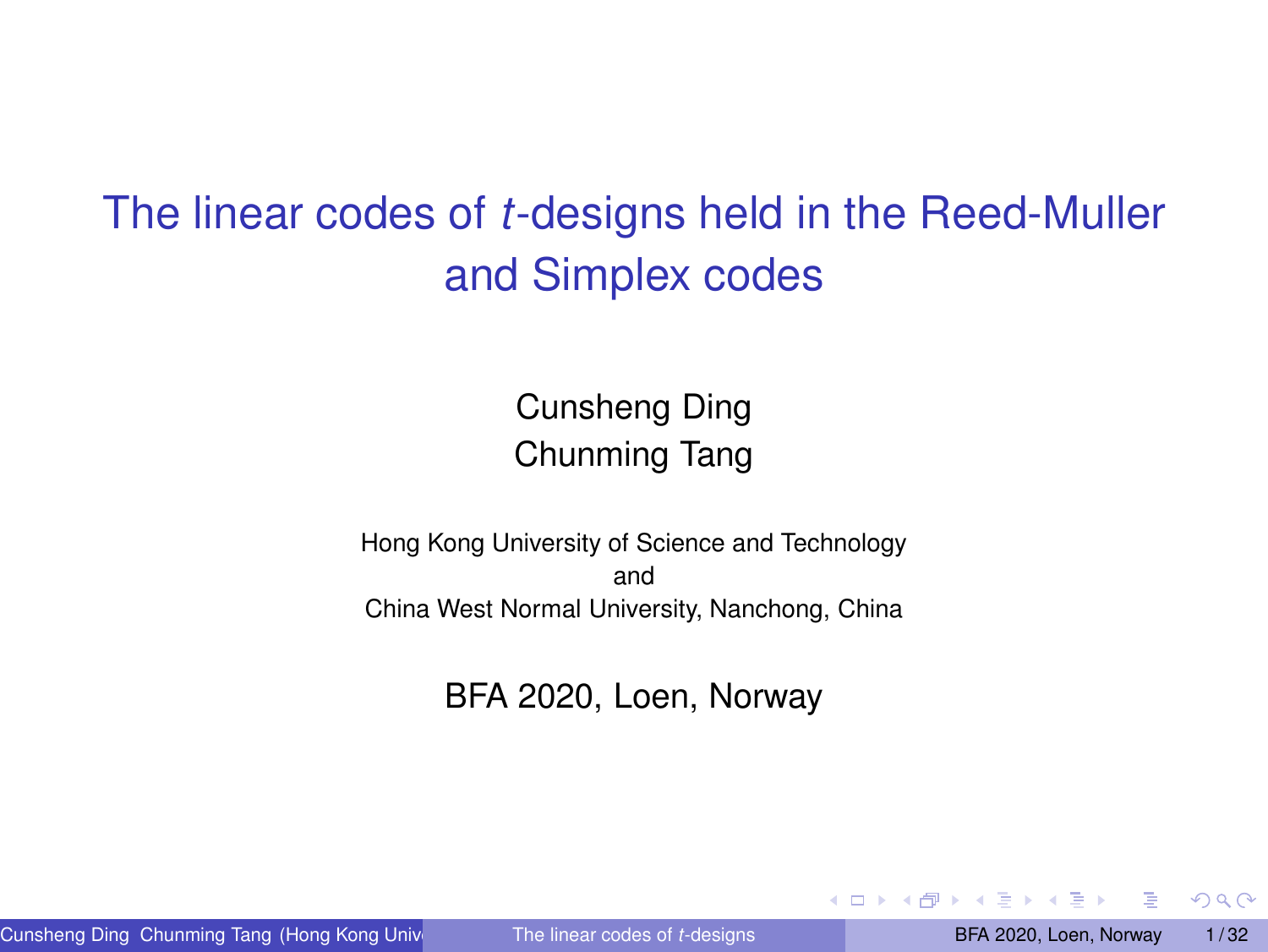### **Contents**

### [Recall of](#page-2-0) *t*-designs

- 2 Support *t*[-designs from linear codes](#page-4-0)
- **[Classical linear codes of t-designs](#page-8-0)**
- [A research problem](#page-10-0)
- [The codes of the designs held in the Simplex codes](#page-12-0)
- [The codes of the designs held in the Reed-Muller codes](#page-18-0)

### **[Concluding remarks](#page-30-0)**

つひへ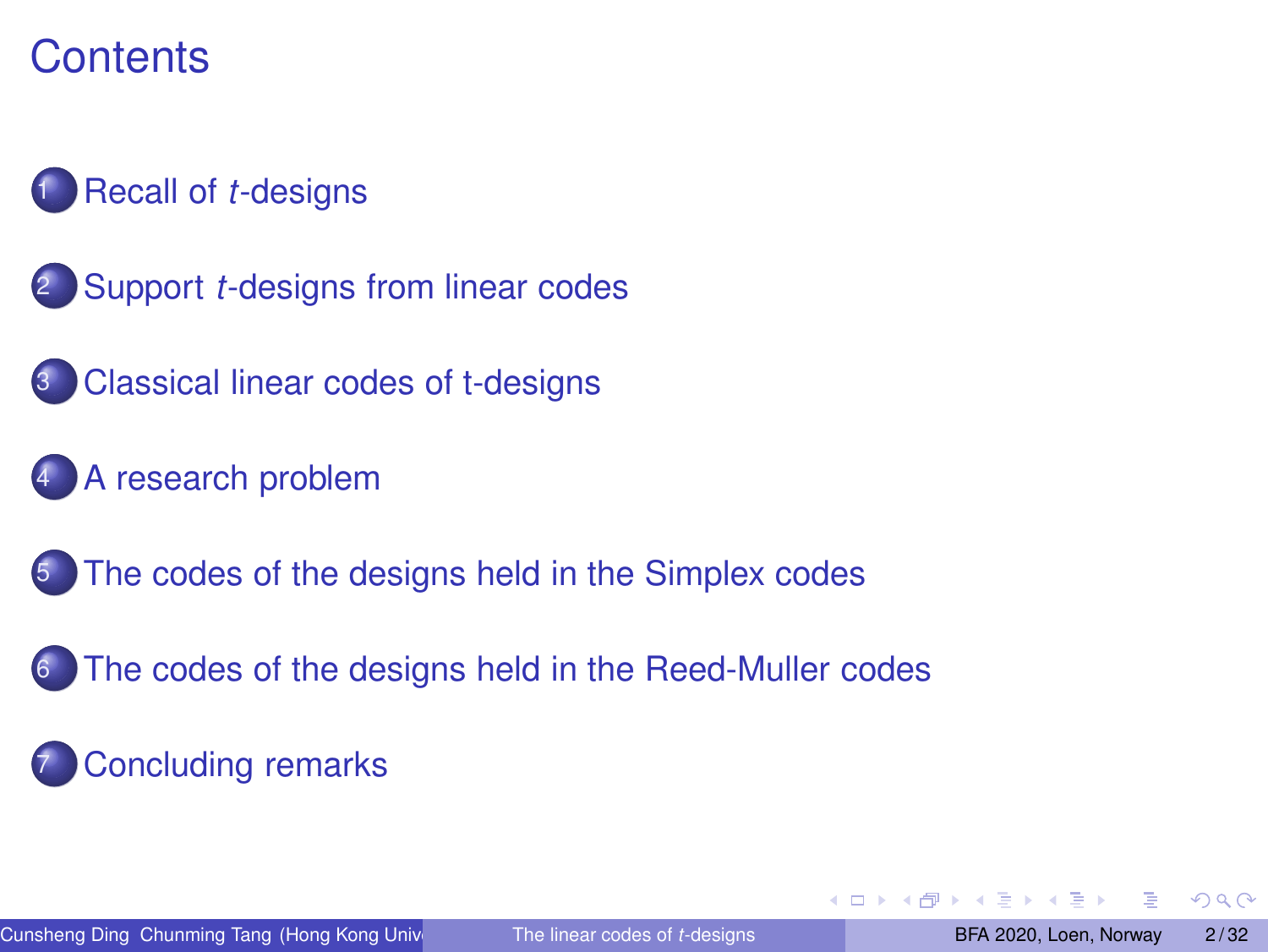### <span id="page-2-0"></span>[Recall of](#page-2-0) *t*-designs

∍

 $299$ 

**←ロト ← 伊** 

 $\mathbf{p}$  $\sim$ ÷.  $\mathbf{p}$  $\left\langle \cdot \right\rangle$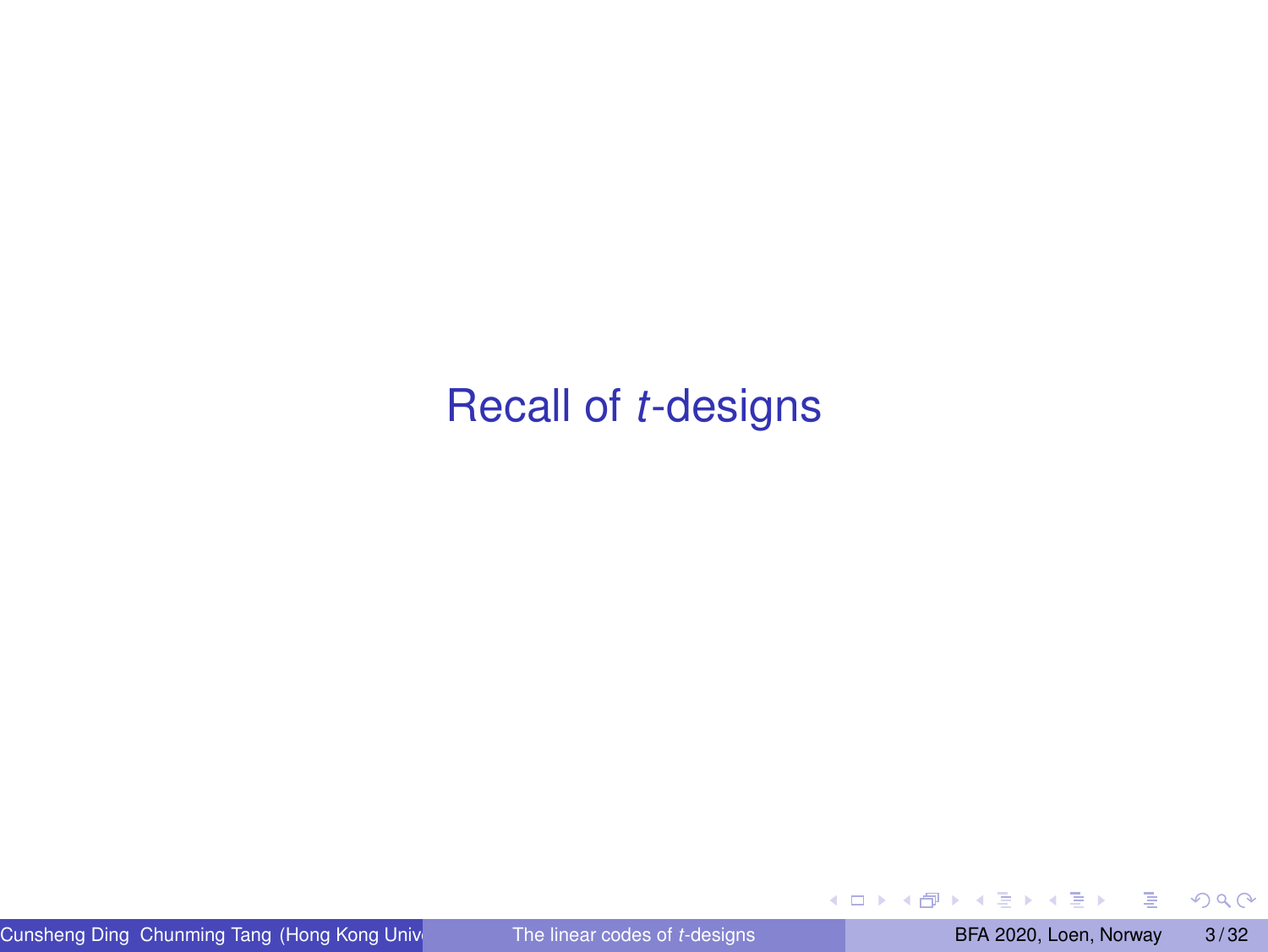# *t*-designs

### Definition 1

Let *t*, *k* and *v* be integers with  $1 \le t \le k \le v$ . Let  $P = \{p_1, \dots, p_v\}$  be a set, and  $\mathcal{B} = \{B_1, \cdots, B_b\}$ , where each  $B_i$  is a *k*-subset of  $\mathcal{P}$ . The pair  $\mathbb{D} = (\mathcal{P}, \mathcal{B})$ is called a *t***-**( $v, k, \lambda$ ) design, or simply a *t***-design**, if every *t*-subset of  $P$  is contained in precisely  $\lambda$  subsets  $B_i$ , where  $\lambda$  is a positive integer.

A *t*-(*v*, *k*, 1) design is called a **Steiner system**, and denoted by *S*(*t*,*k*,*v*).

The elements in  $P$  are called **points**, and these  $B_i$  are called **blocks** or **lines**.

# Example 2 (Fano plane in finite geometry) Let  $P = \{1, 2, 3, 4, 5, 6, 7\}$  and  $B = \{\{1,2,3\},\{1,4,5\},\{1,6,7\},\{2,4,7\},\{2,5,6\},\{3,5,7\},\{3,4,6\}\}.$ Then (*P*,*B*) is a 2-(7,3,1) design, i.e., Steiner triple system *S*(2,3,7).

 $QQ$ 

イロメ イ押 トイヨメ イヨメーヨ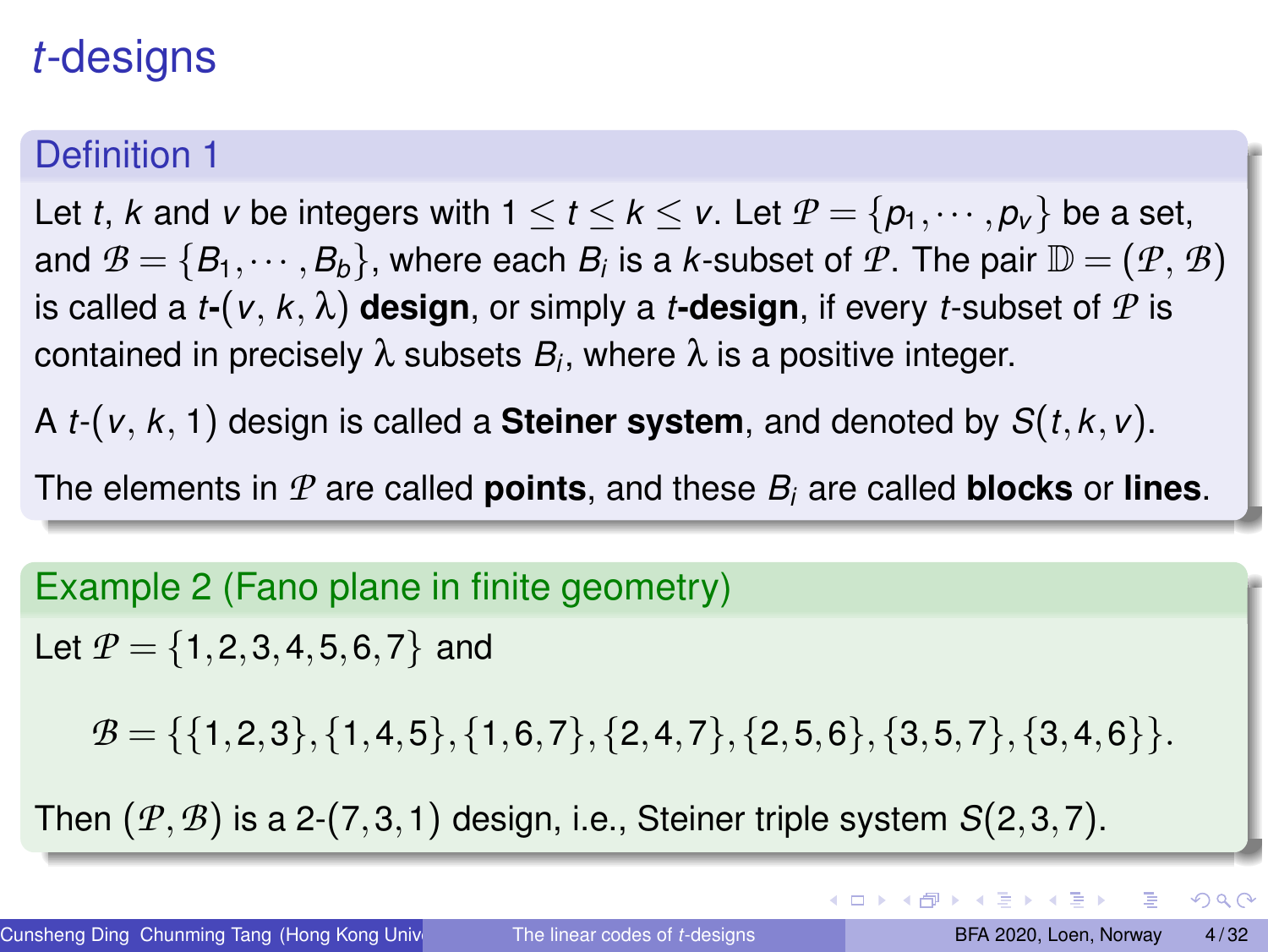### <span id="page-4-0"></span>Support *t*[-designs from linear codes](#page-4-0)

∍

×  $\mathbf{A}$   $2Q$ 

**← ロ → → 伊**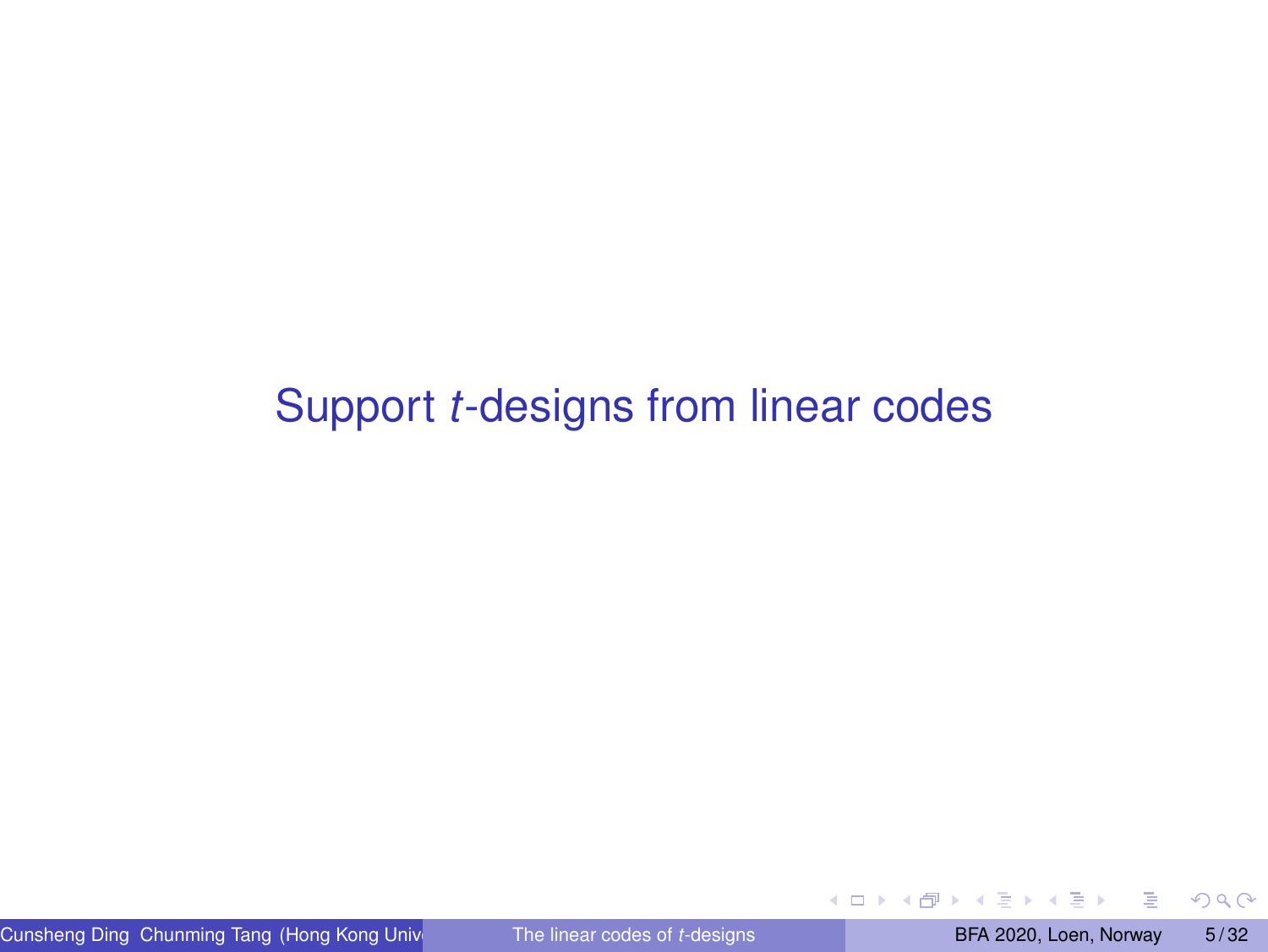### The support designs of linear codes

### The idea of construction

Let *C* be a code of length *v* and let the coordinates of codewords in *C* be indexed by  $\mathcal{P}:=\{p_1,\ldots,p_v\}.$  The *support* of  $\mathbf{c}=(c_{p_1},c_{p_2},\ldots,c_{p_v})\in\mathcal{C}$  is

$$
Suppt(\mathbf{c})=\{p_i:1\leq i\leq v,\ c_{p_i}\neq 0\}\subseteq \mathcal{P}.
$$

Let  $\mathcal{B}_{w}(\mathcal{C})$  be the set of the supports of the codewords of weight *w* in  $\mathcal{C}$ , where no repeated blocks are allowed.

Then it is possible that  $\mathbb{D}_w(C) := (\mathcal{P}, \mathcal{B}_w(C))$  is a *t*-design for some *t*. In this case, we say that *C* holds or supports a *t*-design.

#### Question

When is the pair  $\mathbb{D}_w(C) := (P, \mathcal{B}_w(C))$  from a code C a *t*-design for some t?

 $QQ$ 

イロト イ押 トイヨト イヨト 一重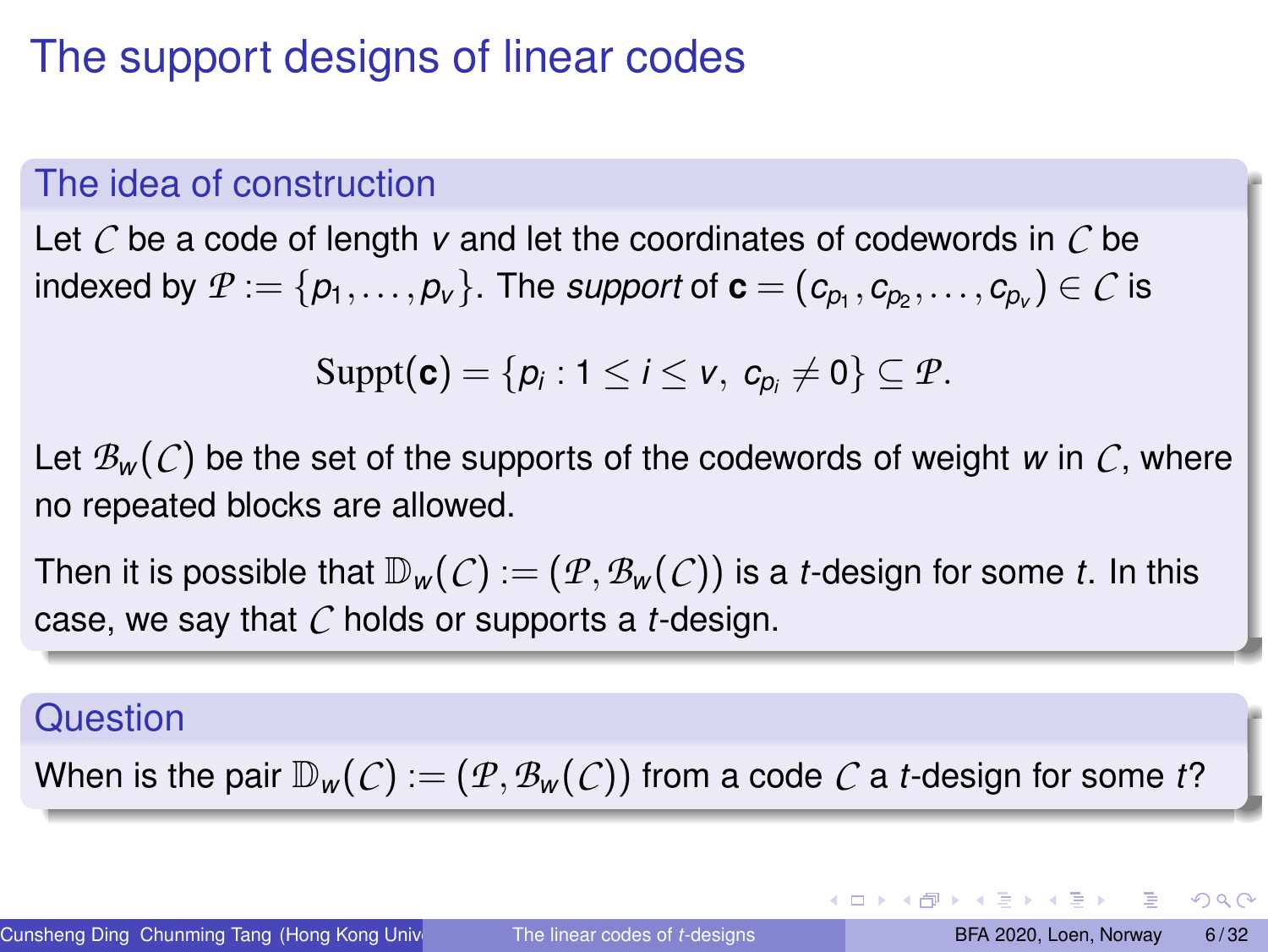# The support designs of linear codes

### Example 3

Let C be the binary cyclic code of length 7 with generator polynomial  $g(x) = x^3 + x + 1$ . Then the Hamming code  $\mathcal C$  has parameters  $[7,4,3]$  and weight enumerator  $1+7z^3+7z^4+z^7$ . The codewords of weight 3 are:

| (0100011) | $\{2,6,7\}$   | $B_1$          |
|-----------|---------------|----------------|
| (1010001) | $\{1,3,7\}$   | B <sub>2</sub> |
| (1101000) | ${1, 2, 4}$   | $B_3$          |
| (0110100) | ${2,3,5}$     | $B_4$          |
| (0011010) | ${3,4,6}$     | $B_{5}$        |
| (1000110) | $\{1, 5, 6\}$ | $B_6$          |
| (0001101) | $\{4, 5, 7\}$ | B <sub>7</sub> |

Let  $P = \{1, 2, 3, 4, 5, 6, 7\}$ . Then  $(P, B)$  is a 2-(7,3,1) design, i.e., the Fano plane.

つひへ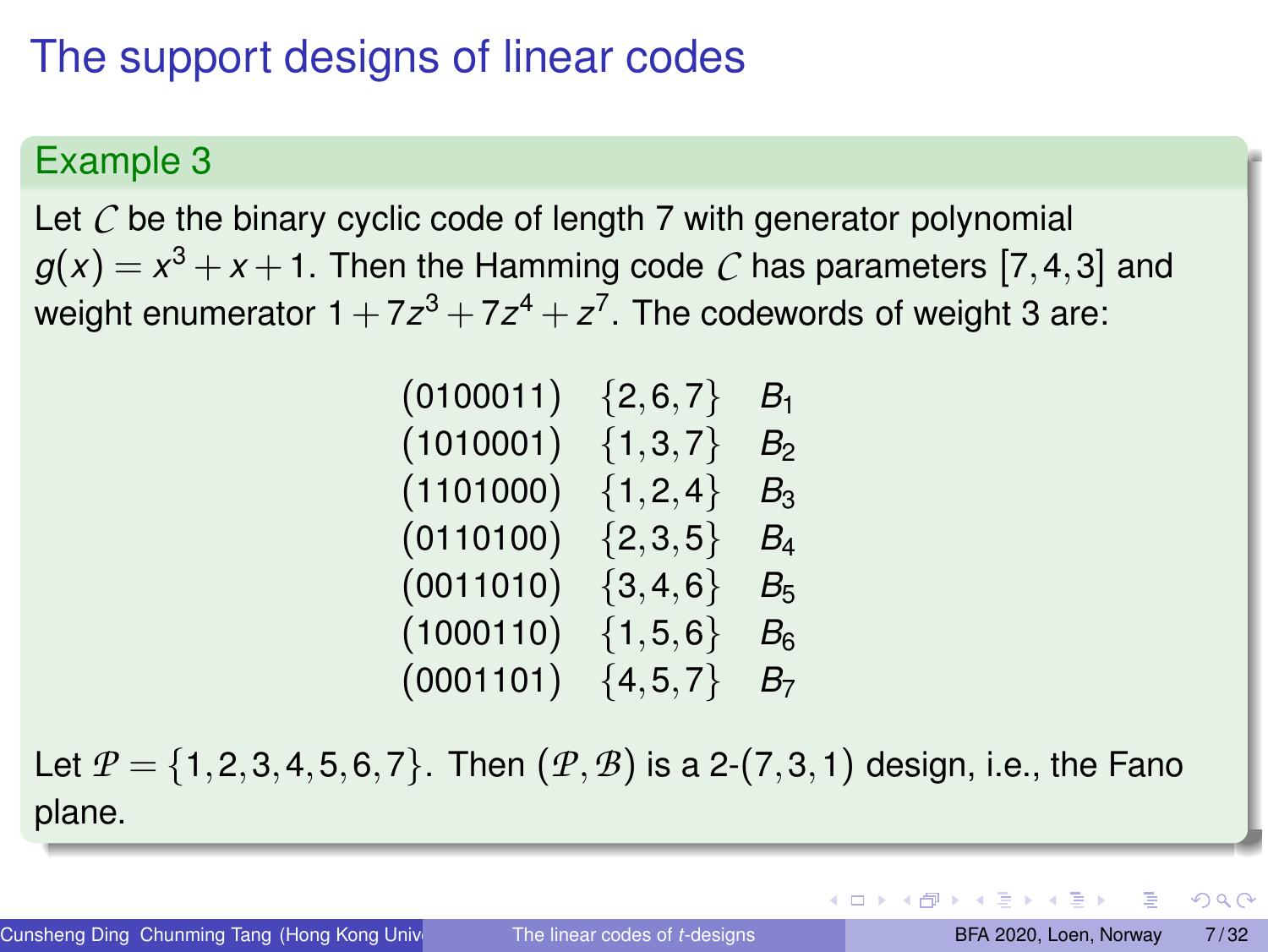# The support designs of linear codes

### Question

When is the pair  $(P, B_w(C))$  from a linear code *C* a *t*-design for some  $t > 1$ ?

### Some sufficient conditions

- The Assmus-Mattson theorem (1969).
- The generalised Assmus-Mattson theorem (Tang-Ding-Xiong 2020).
- When the automorphism group of *C* is *t*-homogeneous or *t*-transitive.

### A research direction for over 70 years

- E. F. Assmus Jr., H. F. Mattson Jr., New 5-designs, J. Comb. Theory 6 (1969) 122–151.
- C. Tang, C. Ding, M. Xiong, Codes, differentially δ-uniform functions and *t*-designs, IEEE Trans. Inf. Theory 66(6) (2020) 3691–3703.
- C. Ding, Designs from Linear Codes, World Scientific, Singapore, 2018.

 $\Omega$ 

イロト イ伊 トイヨ トイヨト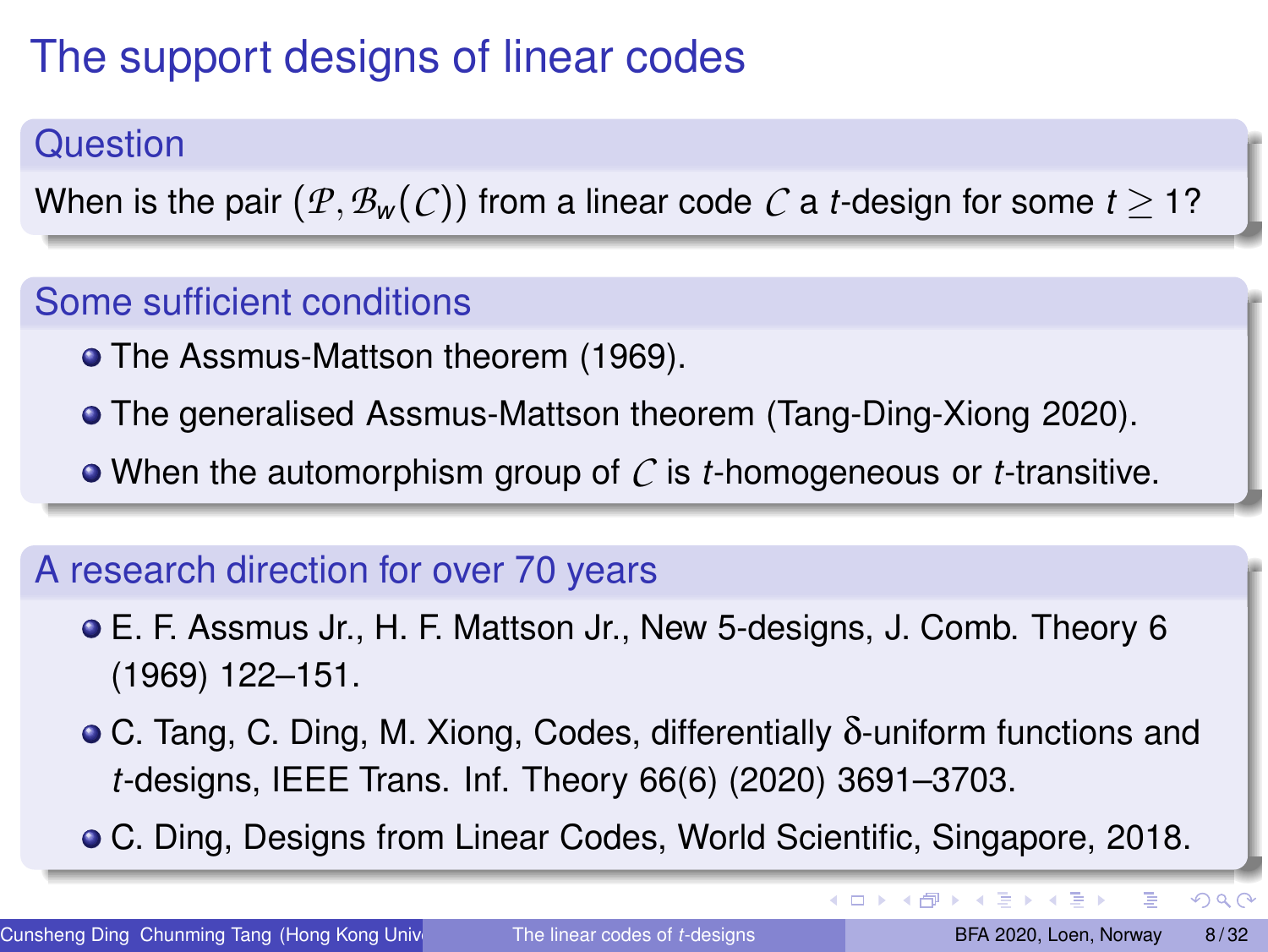### <span id="page-8-0"></span>[Classical linear codes of t-designs](#page-8-0)

 $\mathbf{A}$ 

 $2Q$ 

**← ロ → → 伊**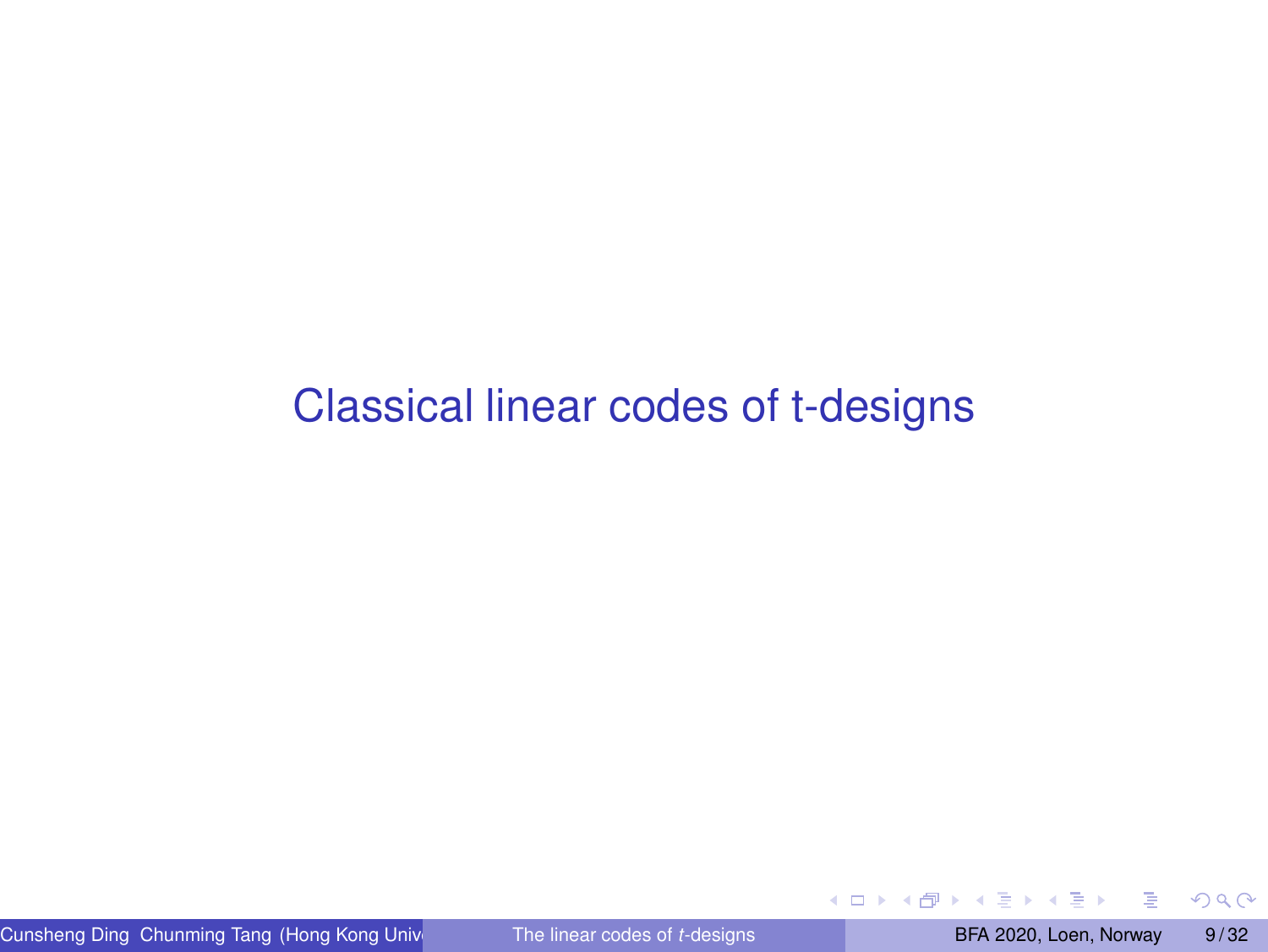# Linear codes of a *t*-design

### Incidence matrix of a *t*-design

Let  $\mathbb{D} = (\mathcal{P}, \mathcal{B})$  be a *t*-design with  $v \ge 1$  points and  $b \ge 1$  blocks. The points of *P* are usually indexed with  $p_1, p_2, \ldots, p_v$ , and the blocks of *B* are normally denoted by  $B_1, B_2, \ldots, B_b$ . The *incidence matrix*  $M_{\mathbb{D}} = (m_{ij})$  of  $\mathbb{D}$  is a  $b \times v$ matrix where  $m_{ij}=$  1 if  $p_j$  is on  $B_i$  and  $m_{ij}=$  0 otherwise.

### Linear codes of a *t*-design

Let  $M_{\mathbb{D}}$  be the incidence matrix of a *t*-design  $\mathbb{D}$ . When  $M_{\mathbb{D}}$  is viewed as a matrix over GF(*q*), its rows span a linear code of length *v* over GF(*q*), denoted by  $C_q(\mathbb{D})$ .

### Another research direction with a long history

E. F. Assmus and J. D. Key, Designs and Their Codes, Cambridge University Press, Cambridge, 1992.

C. Ding, Codes from Difference Sets, World Scientific, Singapore, 2015.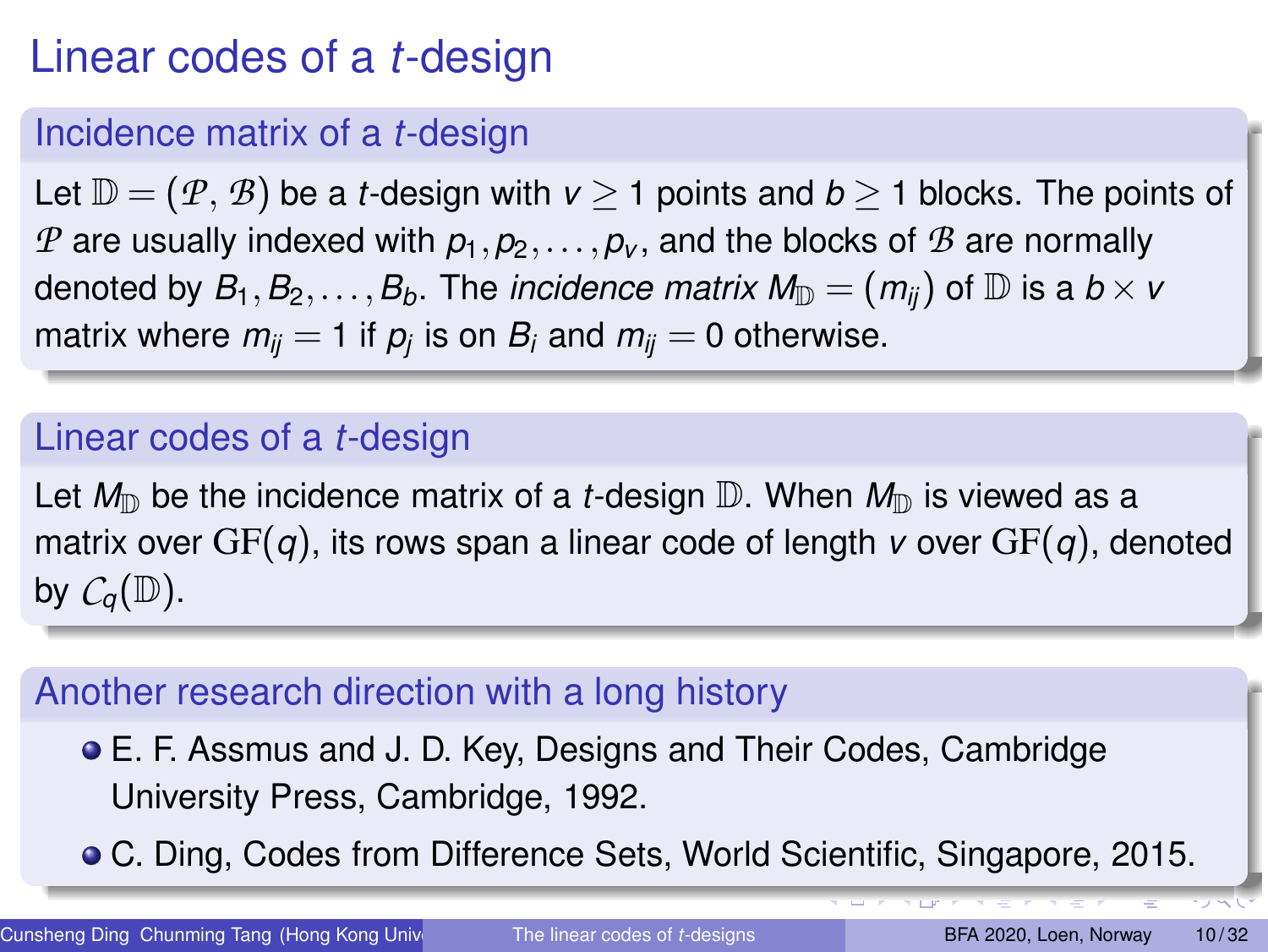### <span id="page-10-0"></span>[A research problem](#page-10-0)

E

おすぼお すぼお

**←ロト ← 伊** 

 $299$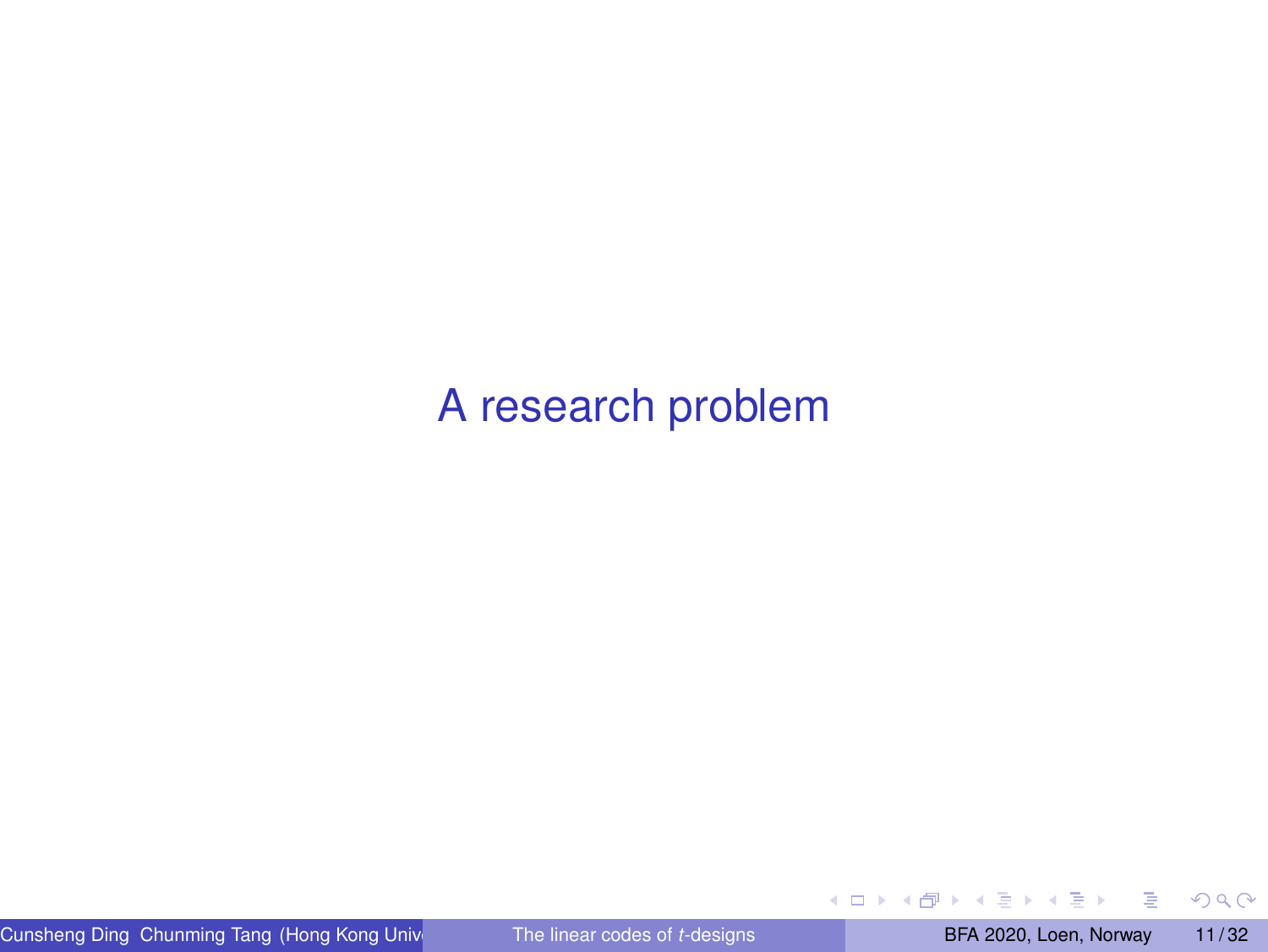## A research problem

Choose a code  $C_1$  supporting a design, study the new code  $C_2$  below: Let  $q = p^{\rm s}$ 

*C*<sub>1</sub> over GF(*q*)  $\Rightarrow$  a *t*-design  $\mathbb{D}_k(C_1)$  held in  $C_1 \Rightarrow C_2 := C_p(\mathbb{D}_k(C_1))$ .

### Remarks

- $\bullet$   $C_q(\mathbb{D}_k(\mathcal{C}_1))$  and  $C_p(\mathbb{D}_k(\mathcal{C}_1))$  have the same length, dimension and minimum distance. Hence, we consider mainly  $C_p(\mathbb{D}_k(\mathcal{C}_1))$ .
- Many infinite families of linear codes supporting *t*-designs are known.
- Not much work is done in this direction.
- In this talk, we consider the Reed-Muller codes and Simplex codes as the starting code *C*1.

 $\Omega$ 

4 ロ ト 4 何 ト 4 ヨ ト 4 ヨ ト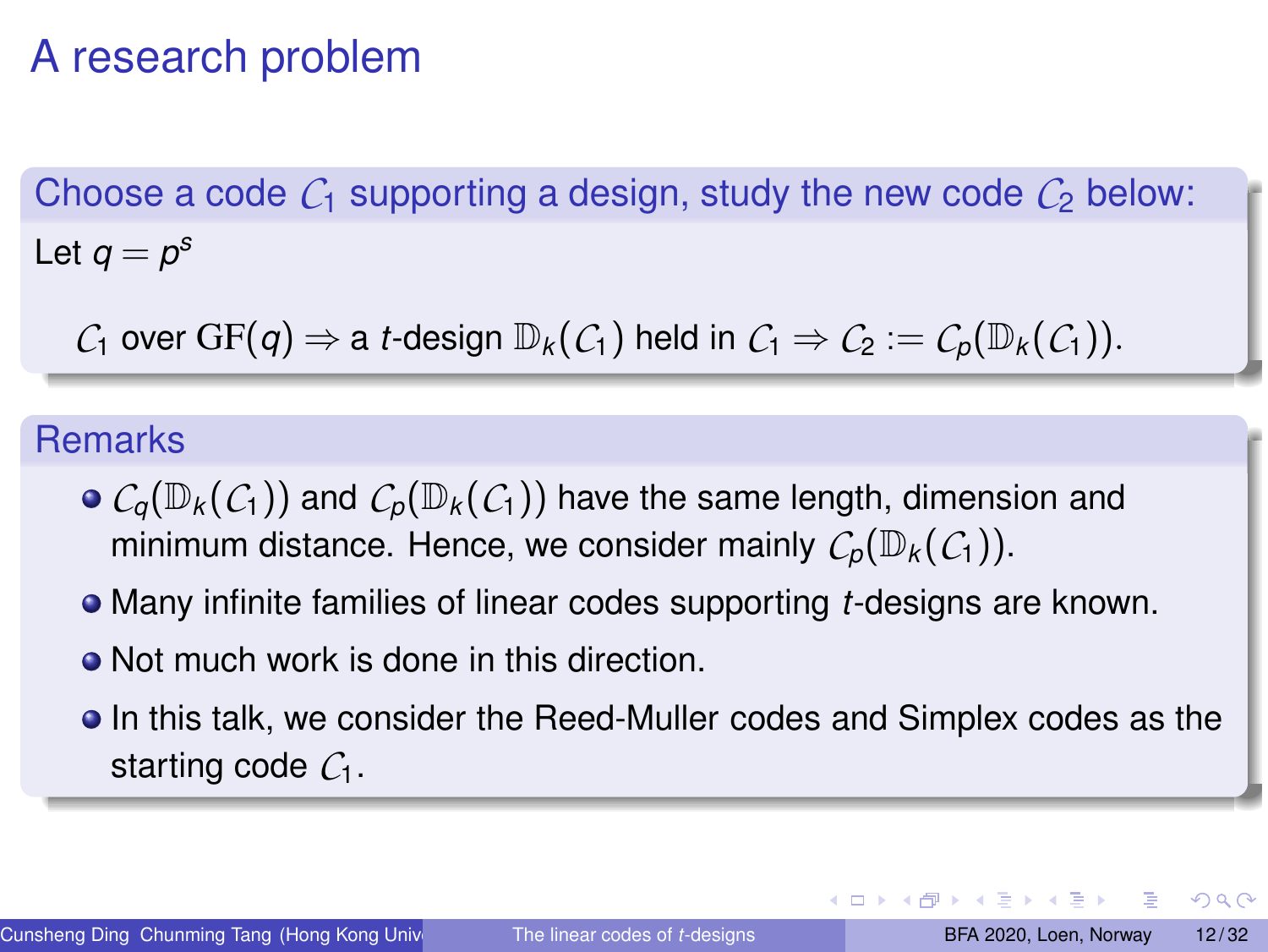<span id="page-12-0"></span>[The codes of the designs held in the Simplex codes](#page-12-0)

Cunsheng Ding Chunming Tang (Hong Kong University of The linear codes of t-designs **BFA 2020, Loen, Norway 13/32** 

∢ ロ ▶ ∢ 何

 $2Q$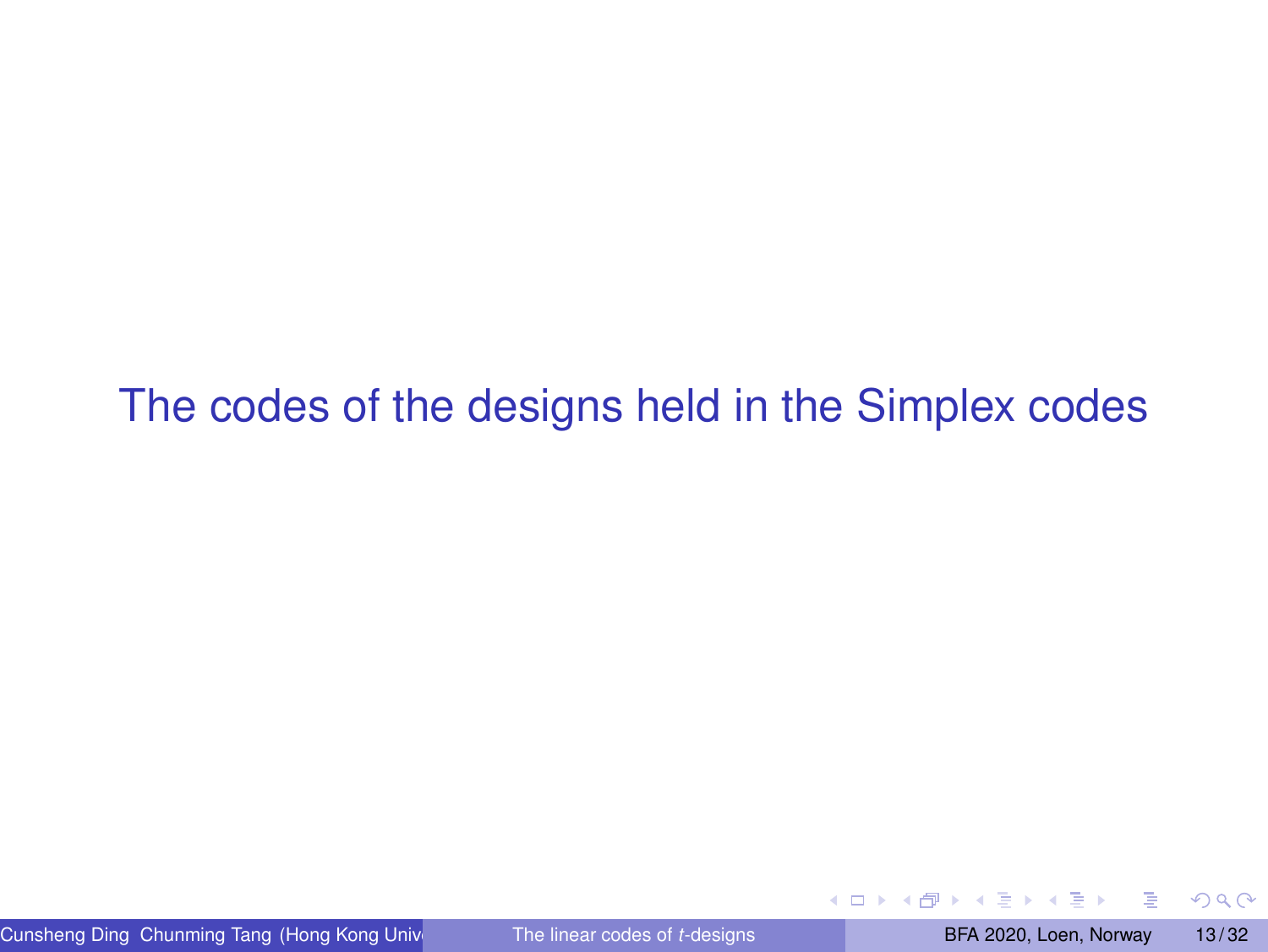### Simplex Codes

We view GF(*q <sup>m</sup>*) as an *m*-dimensional vector space over GF(*q*). Let α be a generator of  $\mathrm{GF}(q^m)^*$ . Let  $\mathsf{v}=(q^m-1)/(q-1).$  Then

$$
P = \{1, \alpha, \alpha^2, ..., \alpha^{\nu-1}\} = GF(q^m)^*/GF(q)^*
$$

is the set of points in the projective geometry  $PG(m-1, q)$ . By the definition  $\alpha$  and  $\nu$ , it is easily seen that

$$
\left\{ \left( \text{Tr}(\boldsymbol{a}\boldsymbol{\alpha}^i) \right)_{i=0}^{\nu-1} : \boldsymbol{a} \in \text{GF}(\boldsymbol{q}^m) \right\} \tag{1}
$$

is the Simplex code with weight enumerator  $1 + (q^m - 1)z^{q^{m-1}}.$ The  $[v, v - m, 3]$  Hamming code is the dual of the Simplex code.

つひへ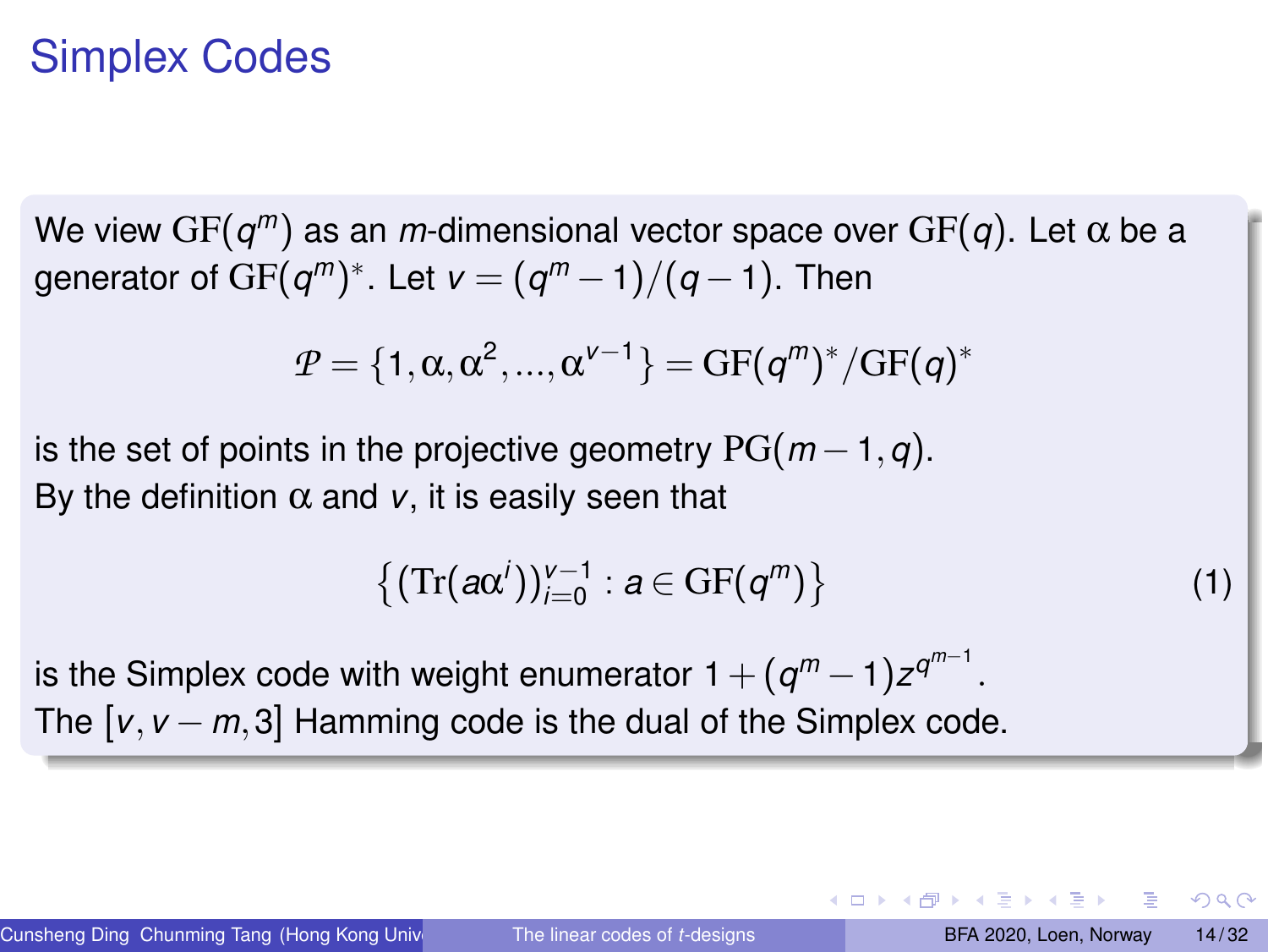# The design held in the Simplex code

### The design

By the Assmus-Mattson theorem, the codewords of weight *q m*−1 in the Simplex code support a design  $D$  with the following parameters

$$
2 - \left(\frac{q^m - 1}{q - 1}, \, q^{m-1}, \, (q - 1)q^{m-2}\right).
$$
 (2)

#### **Questions**

Let  $q = p^s$ . What are the parameters of the code  $\mathcal{C}_p(\mathbb{D})$ ?  $\bullet$  Is  $C_p(\mathbb{D})$  a good code?

∢ ロ ▶ ( 伊 ) ( ミ ) ( ミ )

 $QQ$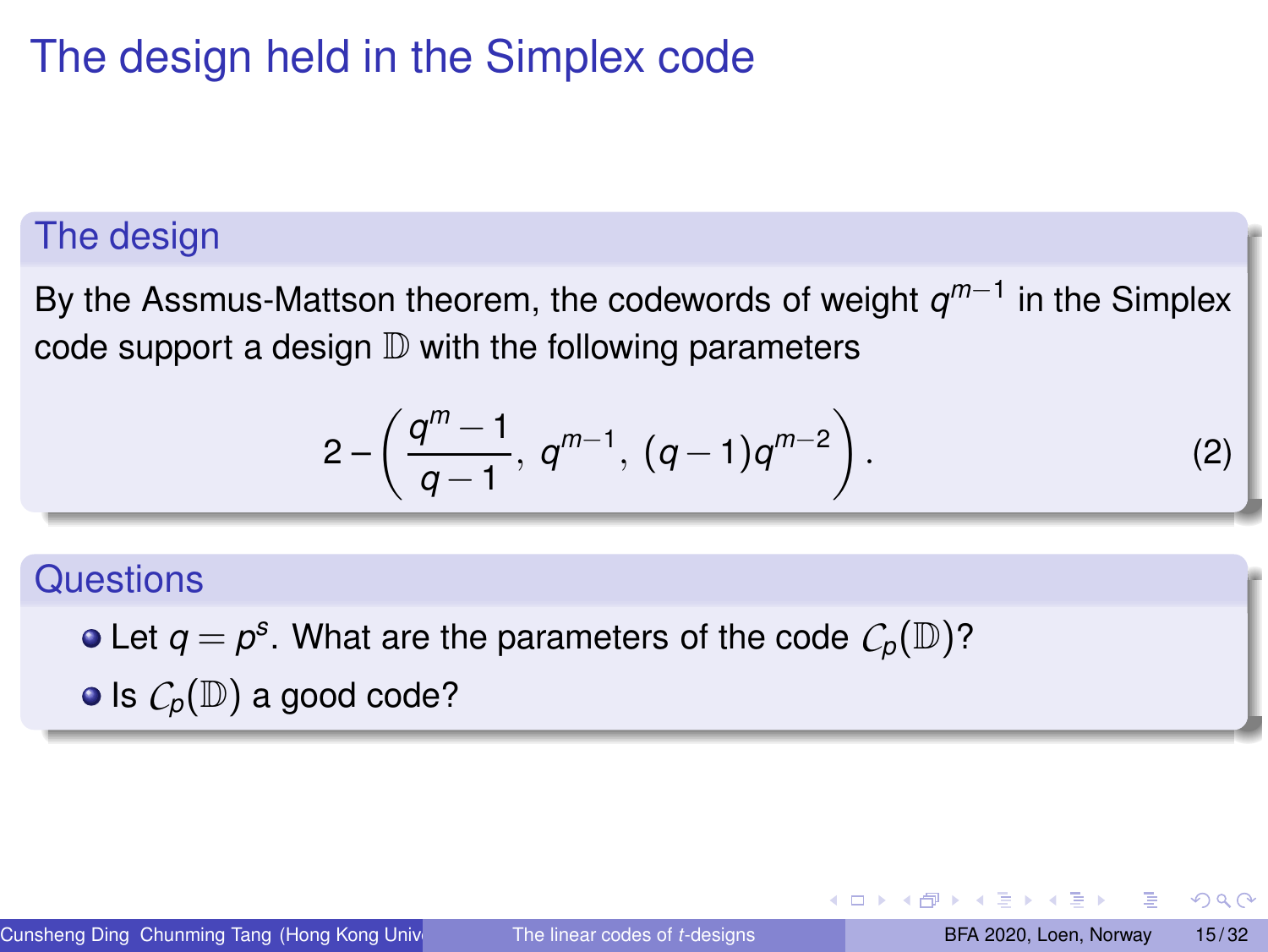# The code of the design held in the Simplex code

#### Theorem 4

<span id="page-15-0"></span>Let  $q = p^{\rm s}$ . The code  $\mathcal{C}_p(\mathbb{D})$  of the design  $\mathbb D$  has parameters

$$
\left[\frac{q^m-1}{q-1},\,\binom{p+m-2}{m-1}^s,\,d\geq 2q^{m-2}\right].
$$

*Moreover, if*  $q = p$ ,  $d = 2q^{m-2}$ .

### Conjecture 1

 $L$ et  $\mathbb D$  *be defined as before and*  $q = p^s$ *. Then d*  $(\mathcal C_p(\mathbb D))$  *equals* 2 $q^{m-2}$ *.* 

### The outline of proof of Theorem [4](#page-15-0)

- The designs D and PG*m*−2(*<sup>m</sup>* −1,*q*) are the complement of each other.
- $\circ$  *C<sub>p</sub>*( $\mathbb{D}$ ) is a subcode of  $C_p(PG_{m-2}(m-1,q))$  (= PRM(1,  $m-1, p$ )) with dimension one less.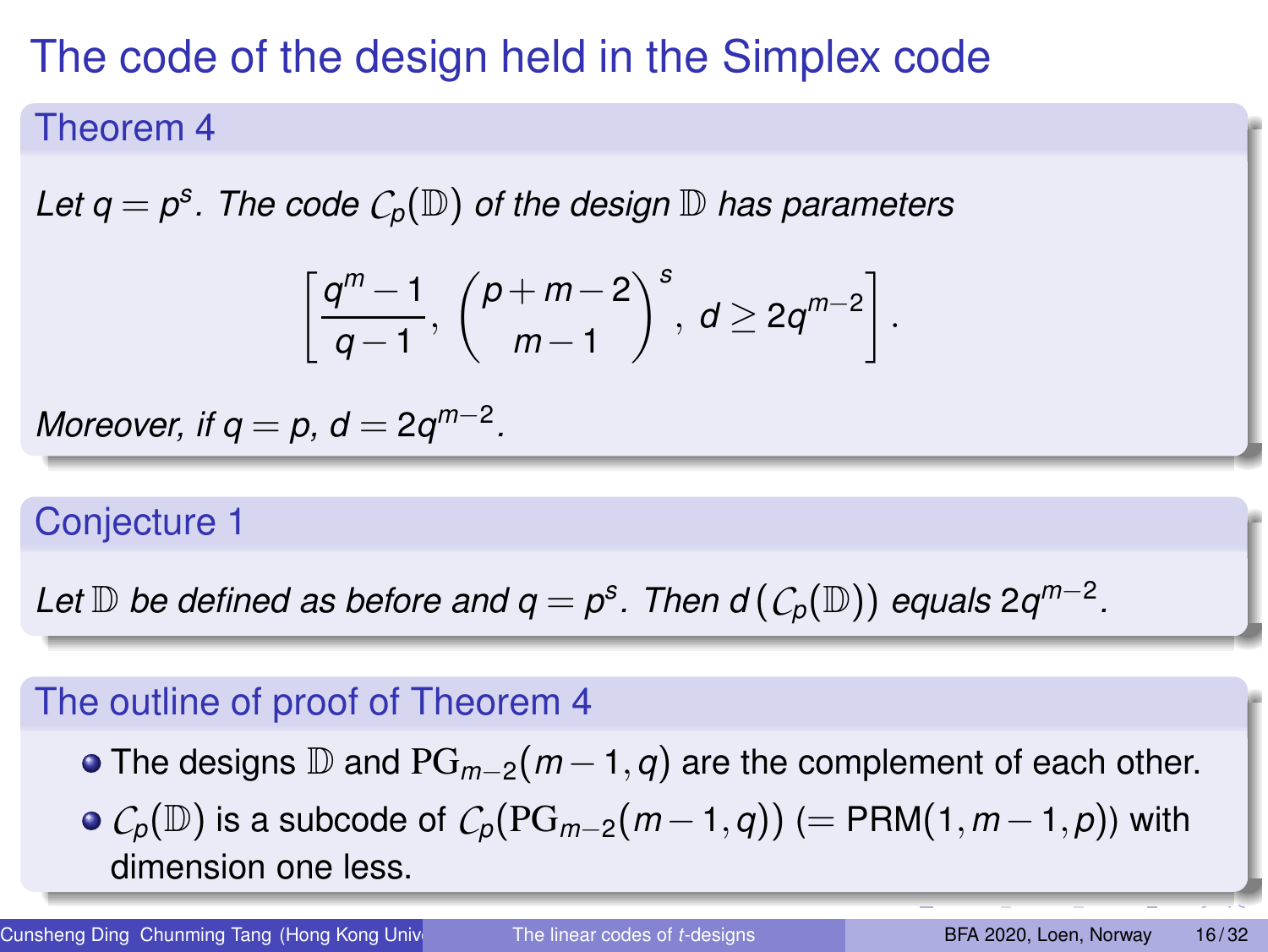The codes  $C_p(\mathbb{D})$  and  $C_p(\text{PG}_{m-2}(m-1,q))$ 

- $\circ$  *C<sub>p</sub>*( $\mathbb{D}$ ) is a subcode of the geometry code  $C_p(PG_{m-2}(m-1,q))$  with dimension one less.
- $\bullet$  *C*<sub>*p*</sub>( $\mathbb{D}$ ) is much better than  $C_p(PG_{m-2}(m-1,q))$ .

| (q,m)  | $C_p(\mathbb{D})$ | $C_p(\mathrm{PG}_{m-2}(m-1,q))$ |
|--------|-------------------|---------------------------------|
| (3,2)  | [4, 3, 2]         | [4, 4, 1]                       |
| (3,3)  | [13, 6, 6]        | [13, 7, 4]                      |
| (3, 4) | [40, 10, 18]      | [40, 11, 13]                    |
| (3, 5) | [121, 15, 54]     | [121, 16, 40]                   |
| (4,2)  | [5, 4, 2]         | [5, 5, 1]                       |
| (4,3)  | [21, 9, 8]        | [21, 10, 5]                     |
| (4, 4) | [85, 16, 32]      | [85, 17, 21]                    |
| (5,2)  | [6, 5, 2]         | [6, 6, 1]                       |
| (5,3)  | [31, 15, 10]      | [31, 16, 6]                     |

 $QQ$ 

イロト イ押 トイヨ トイヨ トッヨ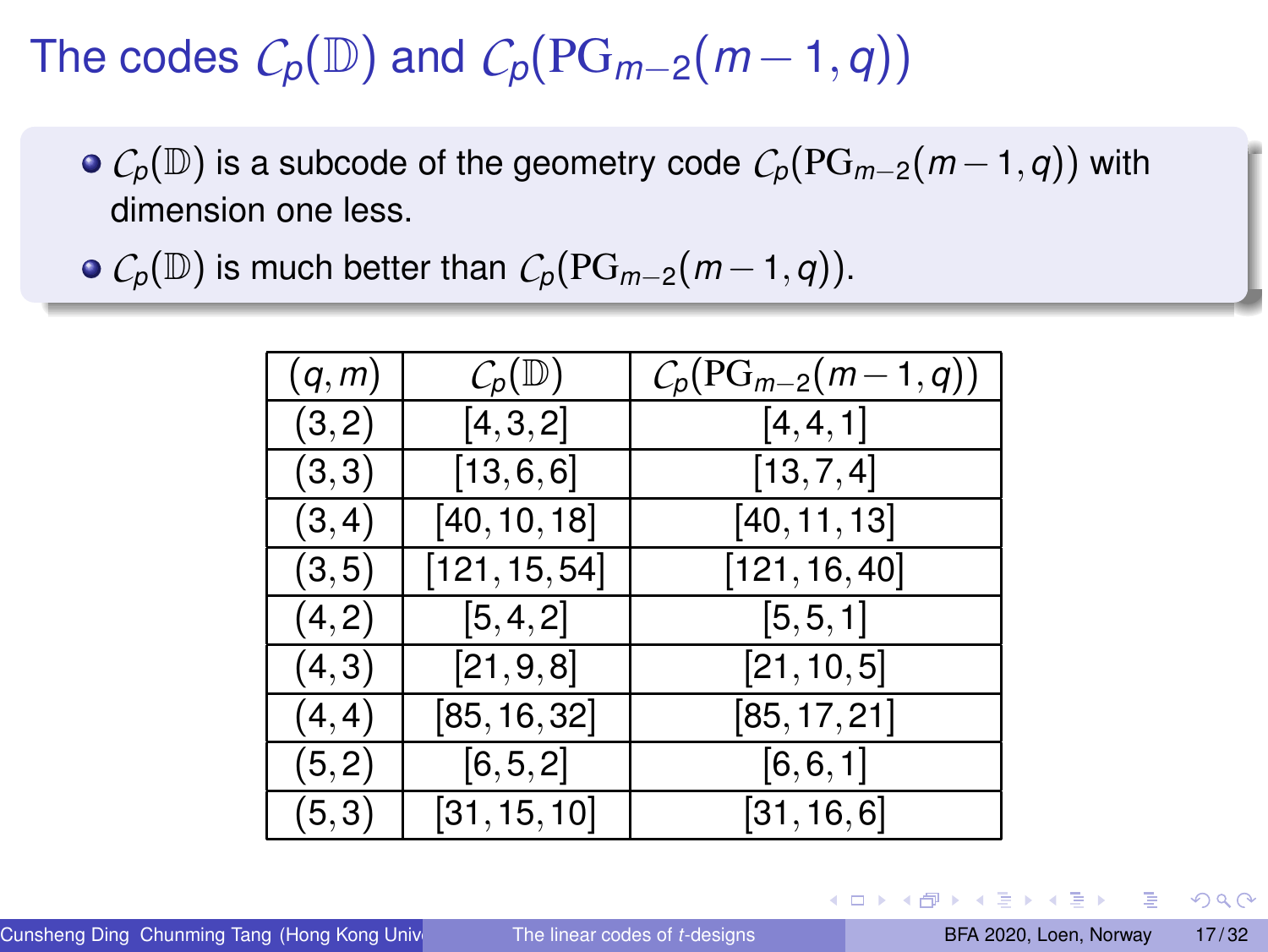### The dual of the code of the design held in the Simplex code

### Theorem 5

Let  $\mathsf{q} = \mathsf{p}^\mathsf{s}$  and  $\mathbb D$  be defined as before. The dual code  $\mathcal{C}_\mathsf{p}(\mathbb D)^\perp$  has parameters

$$
\left[\frac{q^m-1}{q-1},\ \frac{q^m-1}{q-1}-\binom{p+m-2}{m-1}^s,\ d^\perp\right],
$$

where 
$$
d^{\perp} \geq 3
$$
. Moreover, if  $q = p$ ,  $d^{\perp} = p + 1$ .

#### Conjecture 2

Let  $\mathbb D$  be defined as before. The minimum distance of the code  $\mathcal C_p(\mathbb D)^{\perp}$  equals  $q + 1$ .

 $2Q$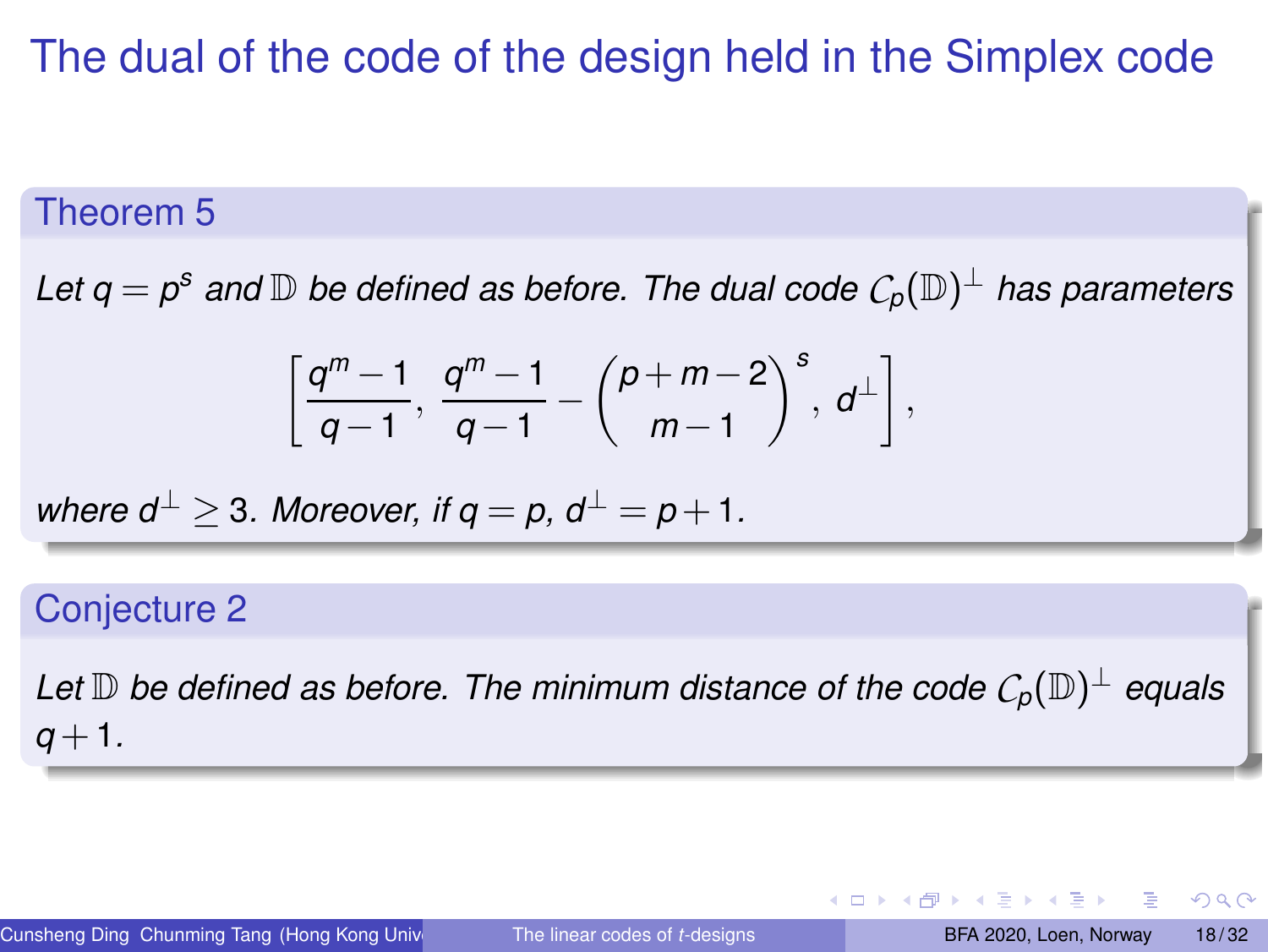### <span id="page-18-0"></span>[The codes of the designs held in the Reed-Muller codes](#page-18-0)

4 0 8 4

 $2Q$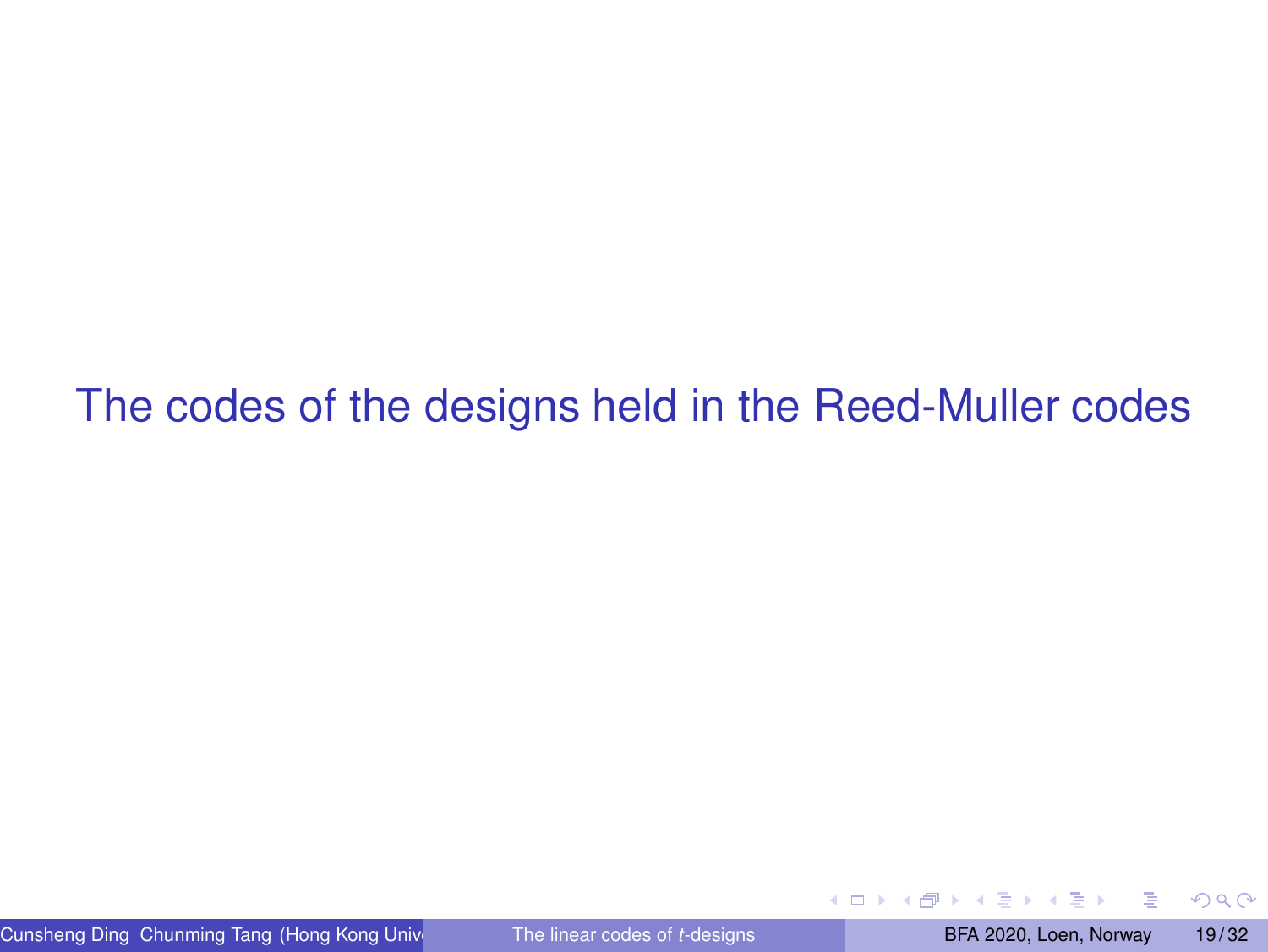# The punctured generalized Reed-Muller codes

### Definition 6

Let  $\ell$  be a positive integer with  $1 \leq \ell < (q-1)m$ . The  $\ell$ -th order *punctured*  $g$ eneralized Reed-Muller code  $\mathcal{R}_{q}(\ell,m)^{*}$  over  $\mathrm{GF}(q)$  is the cyclic code of length  $n=q^m-1$  with generator polynomial

$$
g(x) = \prod_{\substack{1 \leq j \leq n-1 \\ \text{wt}_q(j) < (q-1)m-\ell}} (x - \alpha^j),\tag{3}
$$

where  $\alpha$  is a generator of  $\mathrm{GF}(q^m)^*$  and  $\mathrm{wt}_q(j)$  is the  $q$ -weight of  $j.$ Since  $\mathrm{wt}_q(j)$  is a constant function on each *q*-cyclotomic coset modulo  $n = q^m - 1$ ,  $g(x)$  is a polynomial over  $\mathrm{GF}(q).$ 

つへへ

イロト イ押ト イヨト イヨト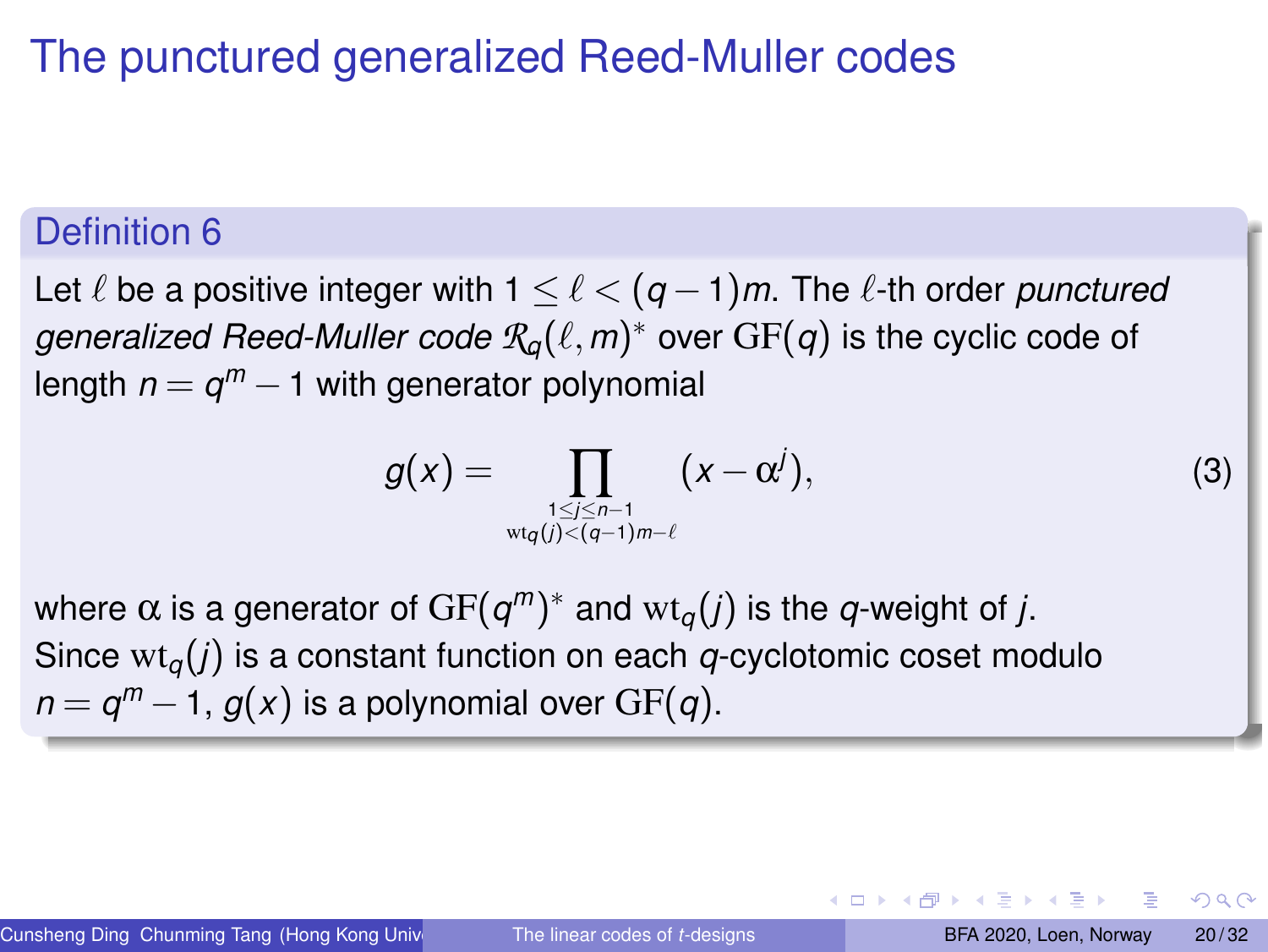### The generalized Reed-Muller codes

The generalized Reed-Muller code  $\mathcal{R}_{q}(\ell,m)$  is defined to be the extended code of  $\mathcal{R}_q(\ell,m)^*$ , and its parameters are given below.

### Theorem 7

*Let*  $0 \leq \ell \leq q(m-1)$ . Then the generalized Reed-Muller code  $\mathcal{R}_q(\ell,m)$  has *length n* = *q <sup>m</sup>, dimension*

$$
\kappa = \sum_{i=0}^{\ell} \sum_{j=0}^{m} (-1)^j {m \choose j} {i-jq+m-1 \choose i-jq},
$$

*and minimum weight*

$$
d=(q-\ell_0)q^{m-\ell_1-1},
$$

*where*  $\ell = \ell_1(q-1) + \ell_0$  *and*  $0 \leq \ell_0 \leq q-1$ .

**Remark**:  $\mathcal{R}_q(\ell,m)^{\perp} = \mathcal{R}_q(m(q-1)-1-\ell,m).$ 

- 3

 $QQ$ 

イロト イ伊 トイヨ トイヨト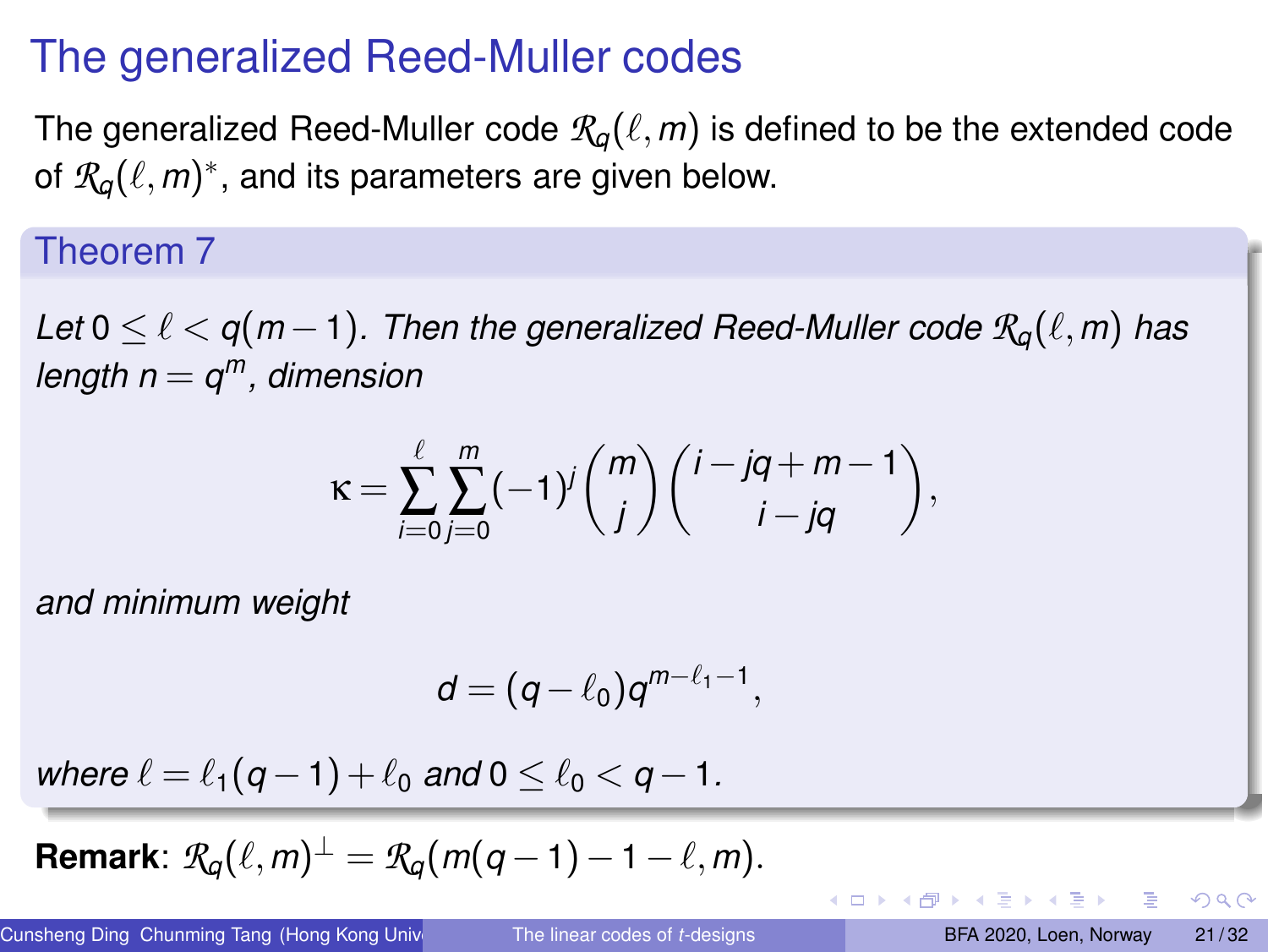### The generalized Reed-Muller codes

#### Theorem 8

<span id="page-21-0"></span>*Let*  $0 \leq \ell < q(m-1)$  *and*  $\ell = \ell_1(q-1) + \ell_0$ *, where*  $0 \leq \ell_0 < q-1$ *. The total number A*(*q*−ℓ0)*<sup>q</sup> <sup>m</sup>*−ℓ1−<sup>1</sup> *of minimum weight codewords in Rq*(ℓ,*m*) *is given by*

$$
A_{(q-\ell_0)q^{m-\ell_1-1}}=(q-1)\frac{q^{\ell_1}(q^m-1)(q^{m-1}-1)\cdots(q^{\ell_1+1}-1)}{(q^{m-\ell_1}-1)(q^{m-\ell_1-1}-1)\cdots(q-1)}N_{\ell_0},
$$

*where*

$$
N_{\ell_0} = \begin{cases} 1 & \text{if } \ell_0 = 0, \\ \binom{q}{\ell_0} \frac{q^{m-\ell_1}-1}{q-1} & \text{if } 0 < \ell_0 < q-1. \end{cases}
$$

Cunsheng Ding Chunming Tang (Hong Kong University of The linear codes of t-designs BFA 2020, Loen, Norway 22/32

つへへ

イロト イ押ト イヨト イヨト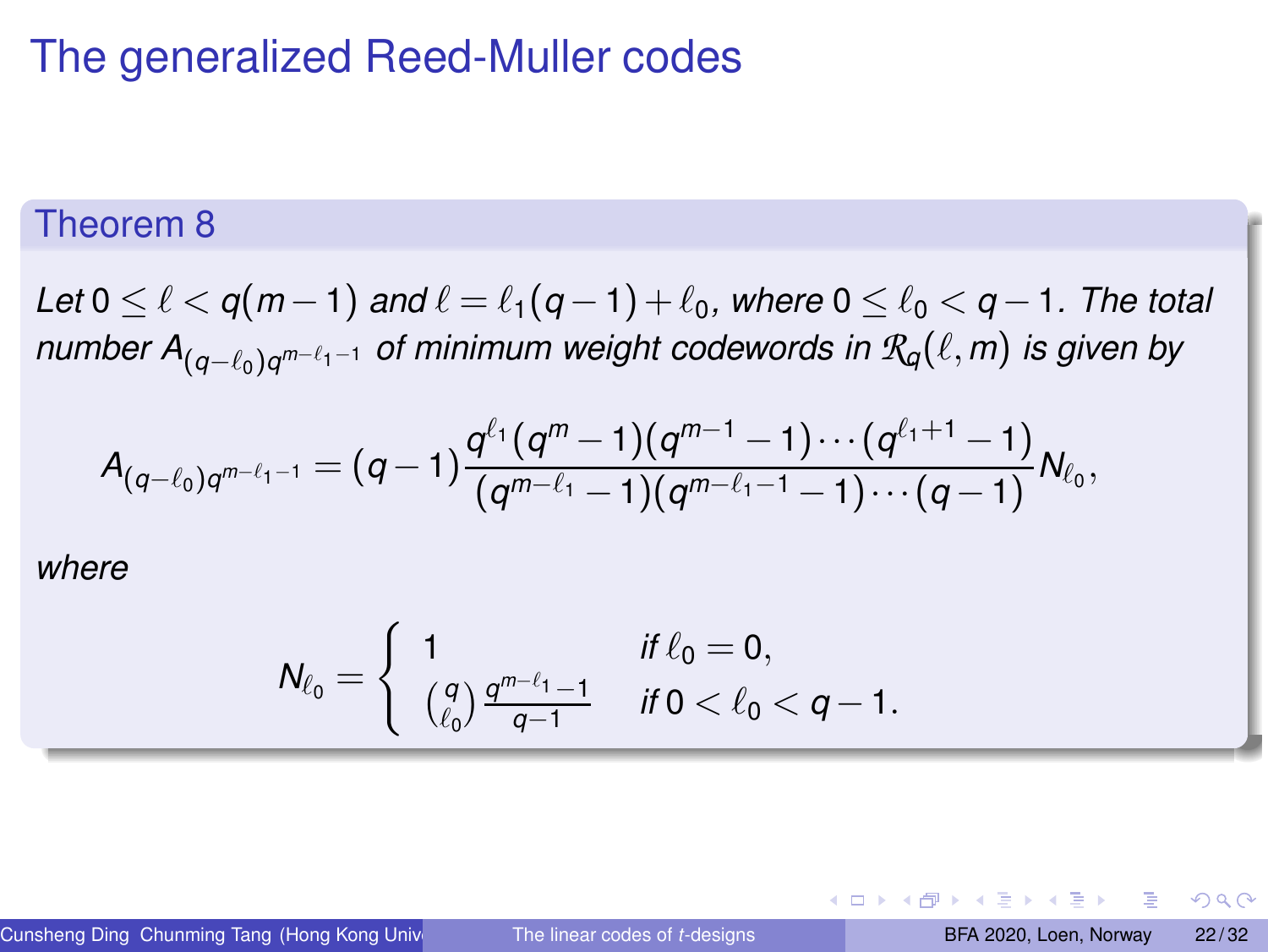# Affine-invariant codes of length *r*

### Definition 9

The general affine group  $GA_1(GF(r))$  is defined by

```
GA_1(GF(r)) = \{ax + b : a \in GF(r)^*, b \in GF(r)\},\
```
which acts on GF(*r*) doubly transitively.

### The action of  $GA_1(GF(r))$  on a code of length *r*

Let *C* be a code of length *r*. We index the coordinates of codewords in *C* with the elements in GF(*r*). Any  $\sigma$  in  $GA_1(GF(r))$  acts on the coordinates of a codeword when it acts on the codeword.

### Definition 10

A linear code C of length r is said to be affine-invariant if  $GA_1(GF(r))$  fixes C.

- 3

 $2Q$ 

**K ロ ▶ K 伊 ▶ K ヨ ▶ K ヨ ▶**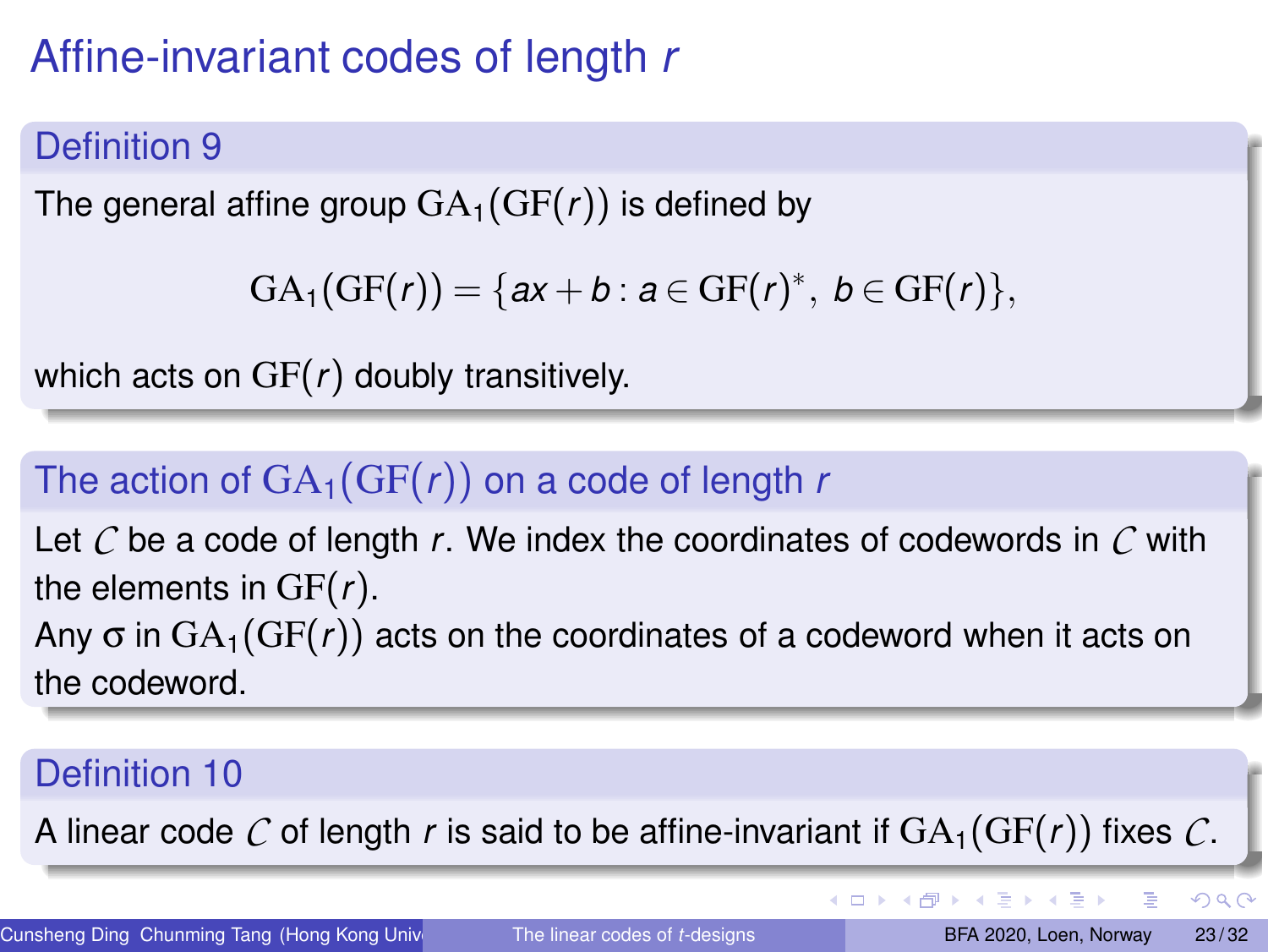The designs held in  $\mathcal{R}_q(\ell,m)$ 

#### Theorem 11

*Let*  $\ell$  *be a positive integer with*  $1 \leq \ell < (q - 1)m$ . Then the supports of the *codewords of weight i* > 0 *in*  $\mathcal{R}_{q}(\ell,m)$  *form a* 2-design, provided that  $A_i \neq 0$ .

### Outline of proof.

Note that  $\mathcal{R}_{\!q}(\ell,m)$  is affine-invariant and  $\text{GA}_1(\text{GF}(\bm{\mathit{q}}^m))$  acts on  $\text{GF}(\bm{\mathit{q}}^m)$ doubly transitively.

#### Remark

• The parameters of the 2-design supported by the minimum weight codewords in  $\mathcal{R}_{q}(\ell,m)$  are known (due to Theorem [8.](#page-21-0))

つひへ

K ロ ▶ K 何 ▶ K ヨ ▶ K ヨ ▶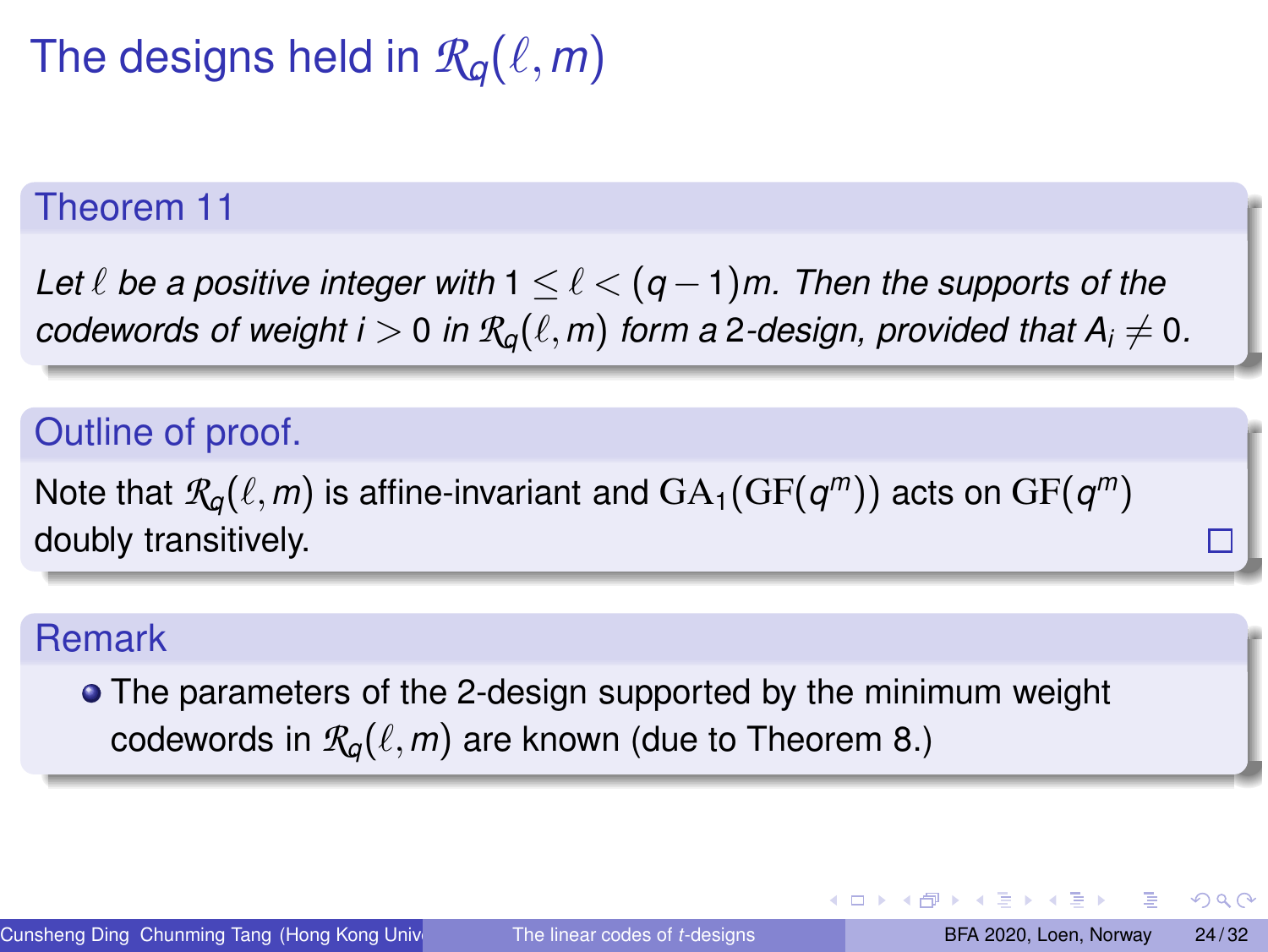The codes  $C_p(\mathbb{D}_w(R_q(\ell,m)))$ 

### **Question**

Let  $q = p^{\rm s}$  and  $A_{\rm w} > 0$ . What are the parameters of the code  $C_p(\mathbb{D}_w(\mathcal{R}_q(\ell,m)))$ ?

#### Partial answers

$$
\bullet \ \ell = 1.
$$

$$
\bullet \ell = 2 \text{ and } q = p = 3.
$$

**メイラメイラメ** 

∢ □ ▶ ⊣ *□* 

 $2Q$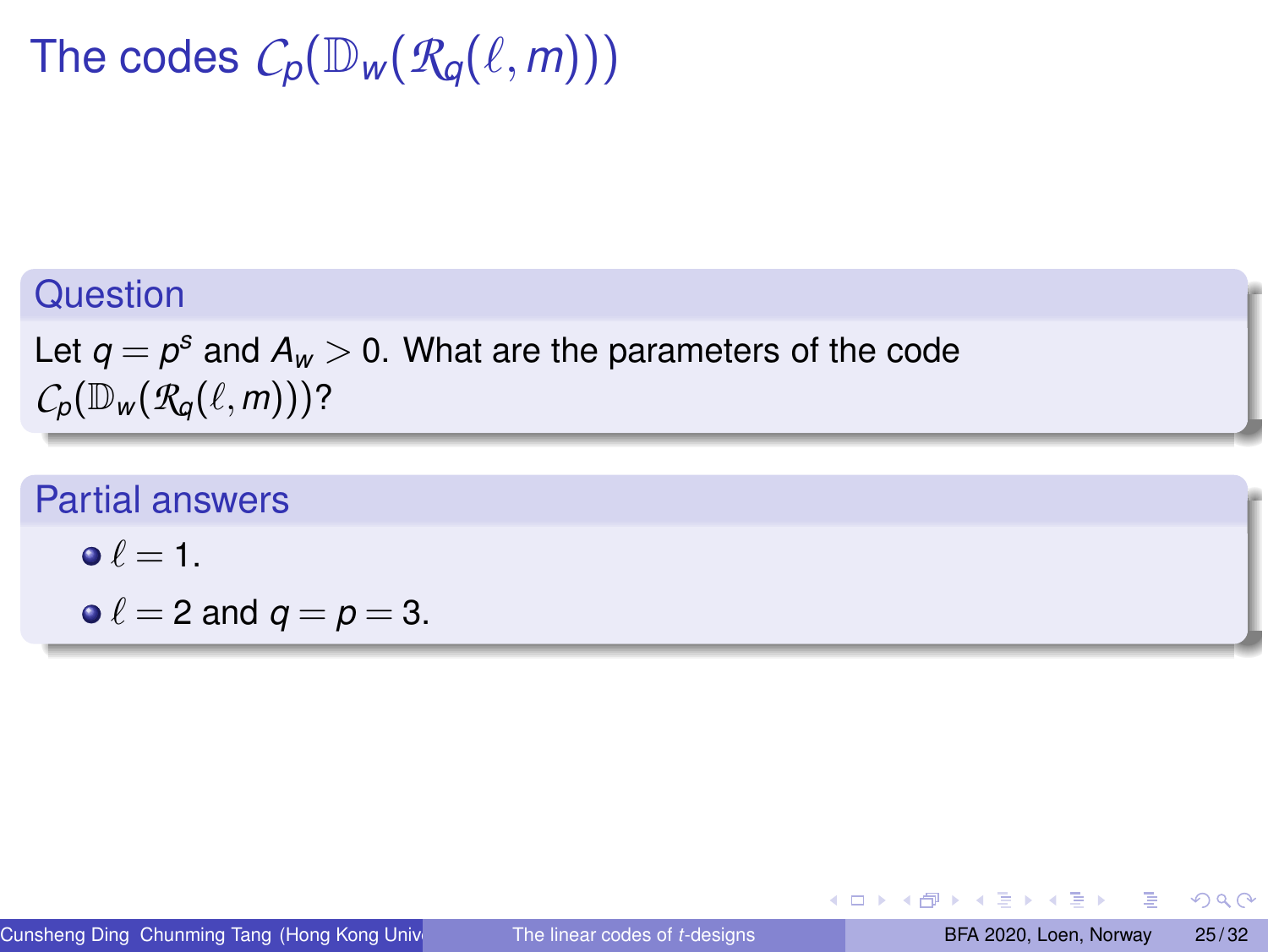$\mathsf{The\ code}\ \mathcal{C}_p(\mathbb{D}_{(q-1)q^{m-1}}(\mathcal{R}_q(1,m)))$ 

#### Theorem 12

*Rq*(1,*m*) *has parameters* [*q <sup>m</sup>*,1+ *m*,(*q* −1)*q m*−1 ] *and weight enumerator*

$$
1+q(q^m-1)z^{(q-1)q^{m-1}}+(q-1)z^{q^m}.
$$
 (4)

*Furthermore, the supports of all minimum weight codewords in Rq*(1,*m*) *form a* 2*-*(*q <sup>m</sup>*,(*q* −1)*q m*−1 ,(*q* −1)*q <sup>m</sup>*−<sup>1</sup> −1) *design*

#### **Question**

What are the parameters of the code  $\mathcal{C}_p(\mathbb{D}_{(q-1)q^{m-1}}(\mathcal{R}_q(1,m)))$ ?

イロト イ押 トイヨ トイヨ ドーヨー りなび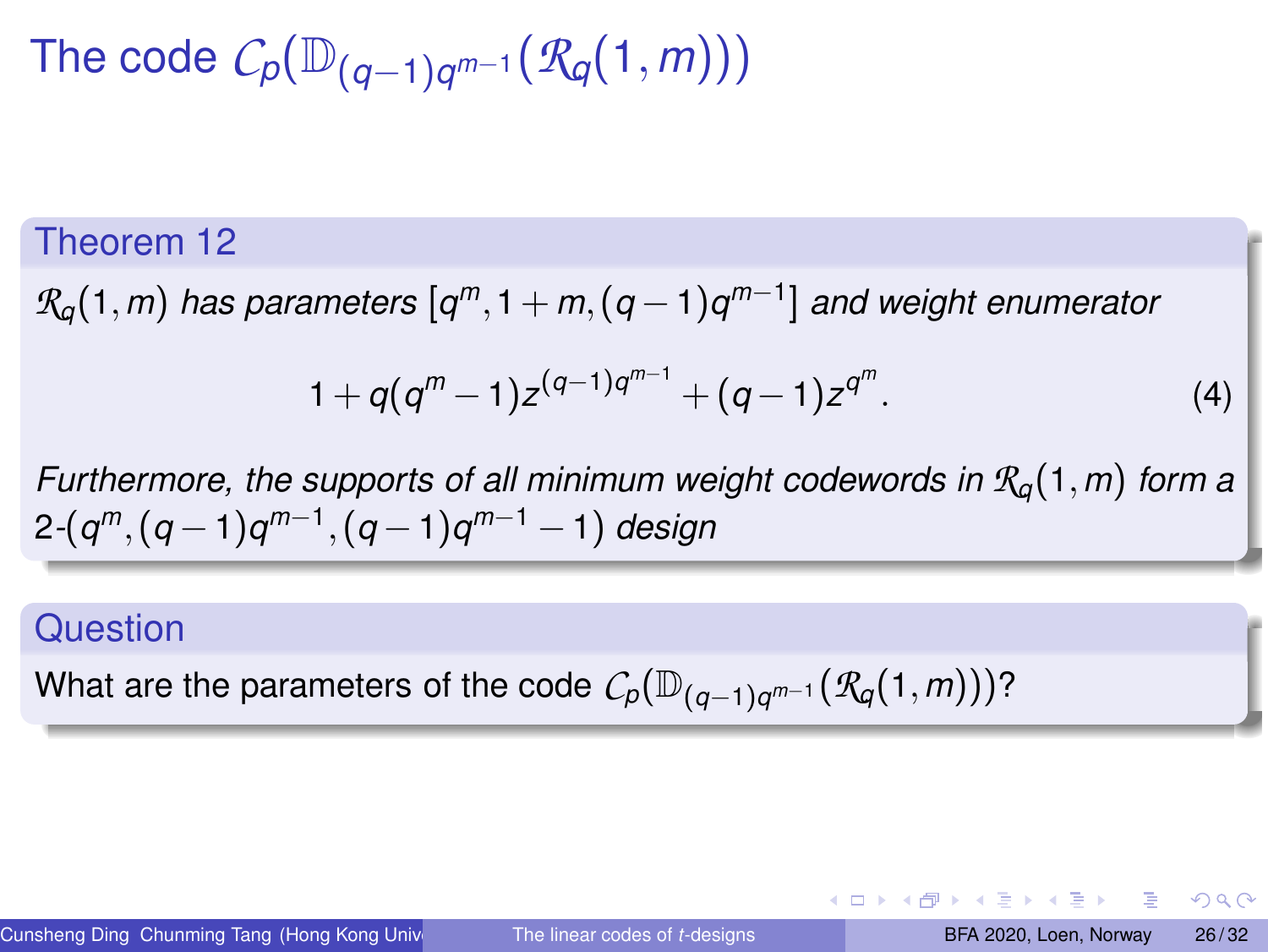The code 
$$
\mathcal{C}_p(\mathbb{D}_{(q-1)q^{m-1}}(\mathcal{R}_q(1,m)))
$$

#### Theorem 13

<span id="page-26-0"></span>*Let* D(*q*−1)*<sup>q</sup> <sup>m</sup>*−<sup>1</sup> (*Rq*(1,*m*)) *denote the* 2*-design supported by the codewords of weight* (*q* −1)*q m*−1 *in Rq*(1,*m*)*. Then Cp*(D(*q*−1)*<sup>q</sup> <sup>m</sup>*−<sup>1</sup> (*Rq*(1,*m*))) *has parameters*

$$
\left[q^m, \ \binom{p+m-1}{m}^s, \ q^{m-1}\right],
$$

*where*  $q = p^s$ .

#### The outline of the proof of Theorem [13](#page-26-0)

The design D(*q*−1)*<sup>q</sup> <sup>m</sup>*−<sup>1</sup> (*Rq*(1,*m*)) and the geometry design AG*m*−1(*m*,*q*) are the complement of each other.

$$
\bullet \ C_p(\mathbb{D}_{(q-1)q^{m-1}}(\mathcal{R}_q(1,m))) = C_p(\text{AG}_{m-1}(m,q)).
$$

 $\Omega$ 

イロト イ押 トイヨ トイヨ トッヨ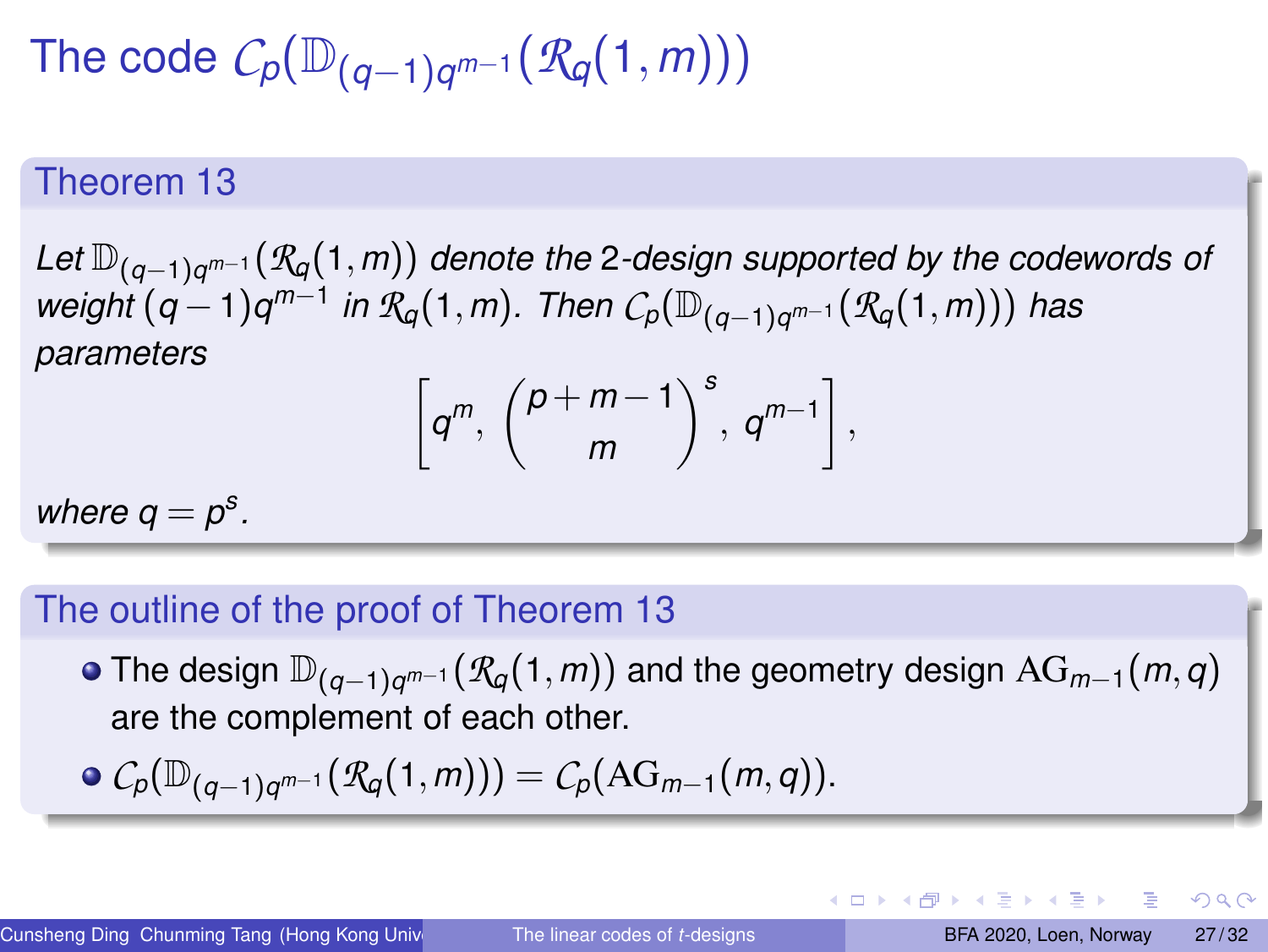$\mathsf{The}$  dual code  $\mathcal{C}_p(\mathbb{D}_{(q-1)q^{m-1}}(\mathcal{R}_q(1,m)))^\perp$ 

#### Theorem 14

*The dual code Cp*(D(*q*−1)*<sup>q</sup> <sup>m</sup>*−<sup>1</sup> (*Rq*(1,*m*)))<sup>⊥</sup> *has parameters*

$$
\left[q^m, q^m - \binom{p+m-1}{m}^s, d^{\perp}\right],
$$

where 
$$
q = p^s
$$
,  $d^{\perp} \ge q + 2$  if  $s > 1$  and  $d^{\perp} = 2p$  if  $s = 1$ .

### Open problem

Determine  $d^{\perp}$  for  $s > 1$ .

 $QQ$ 

イロト イ押 トイヨト イヨト 一重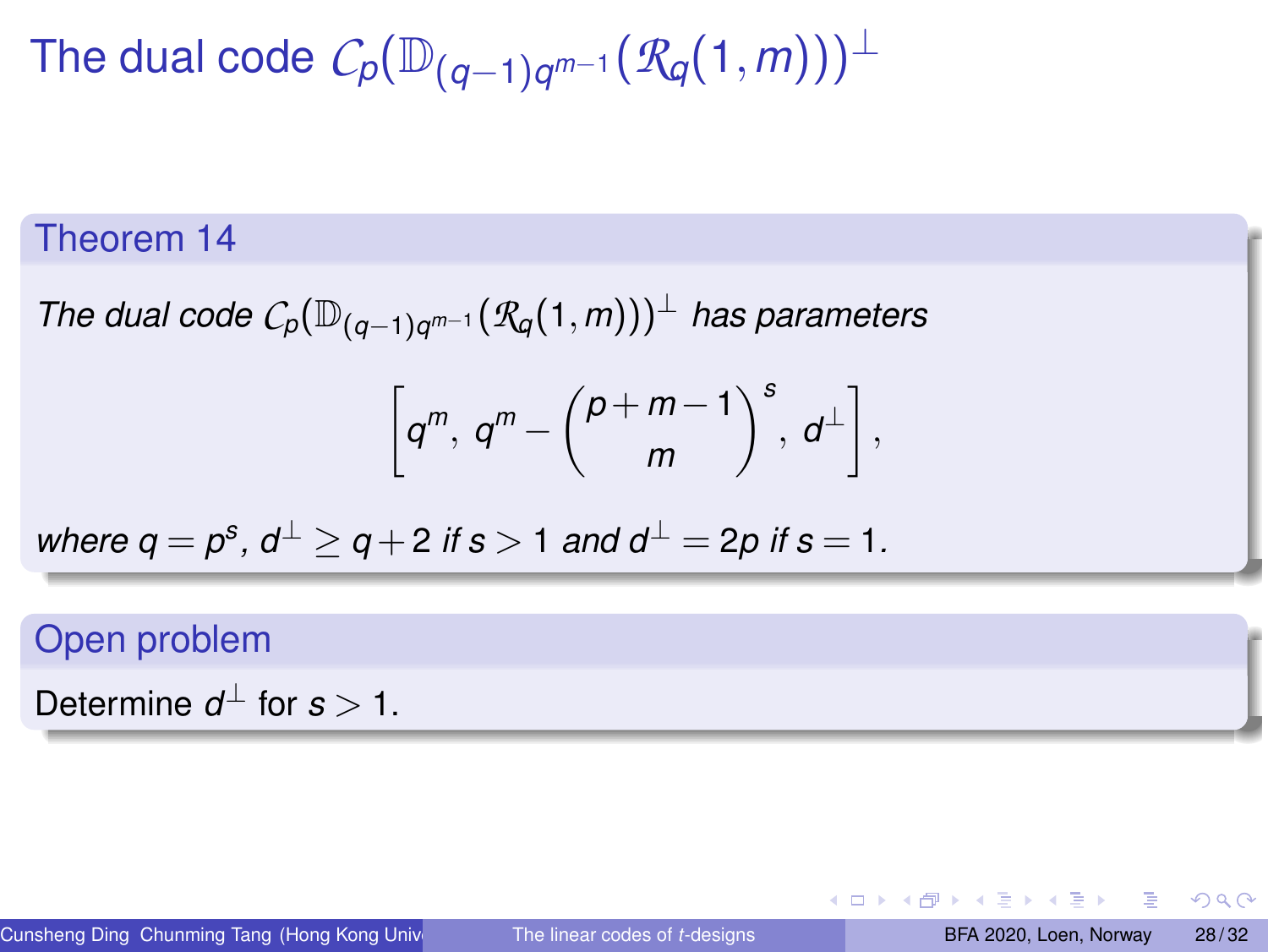The code  $C_3(\mathbb{D}_{3^{m-1}}(\mathcal{R}_3(2,m)))$ 

Theorem 15

<span id="page-28-0"></span>*For m*  $\geq$  2 *the two codes*  $\mathcal{R}_3(2,m)$  *and*  $C_3(\mathbb{D}_{3^{m-1}}(\mathcal{R}_3(2,m)))$  *are identical.* 

- This is the special case  $q = p = 3$  and  $\ell = 2$ .
- This may be the first known non-binary code with this property.
- **•** The proof of Theorem [15](#page-28-0) is technical and omitted.

 $\Omega$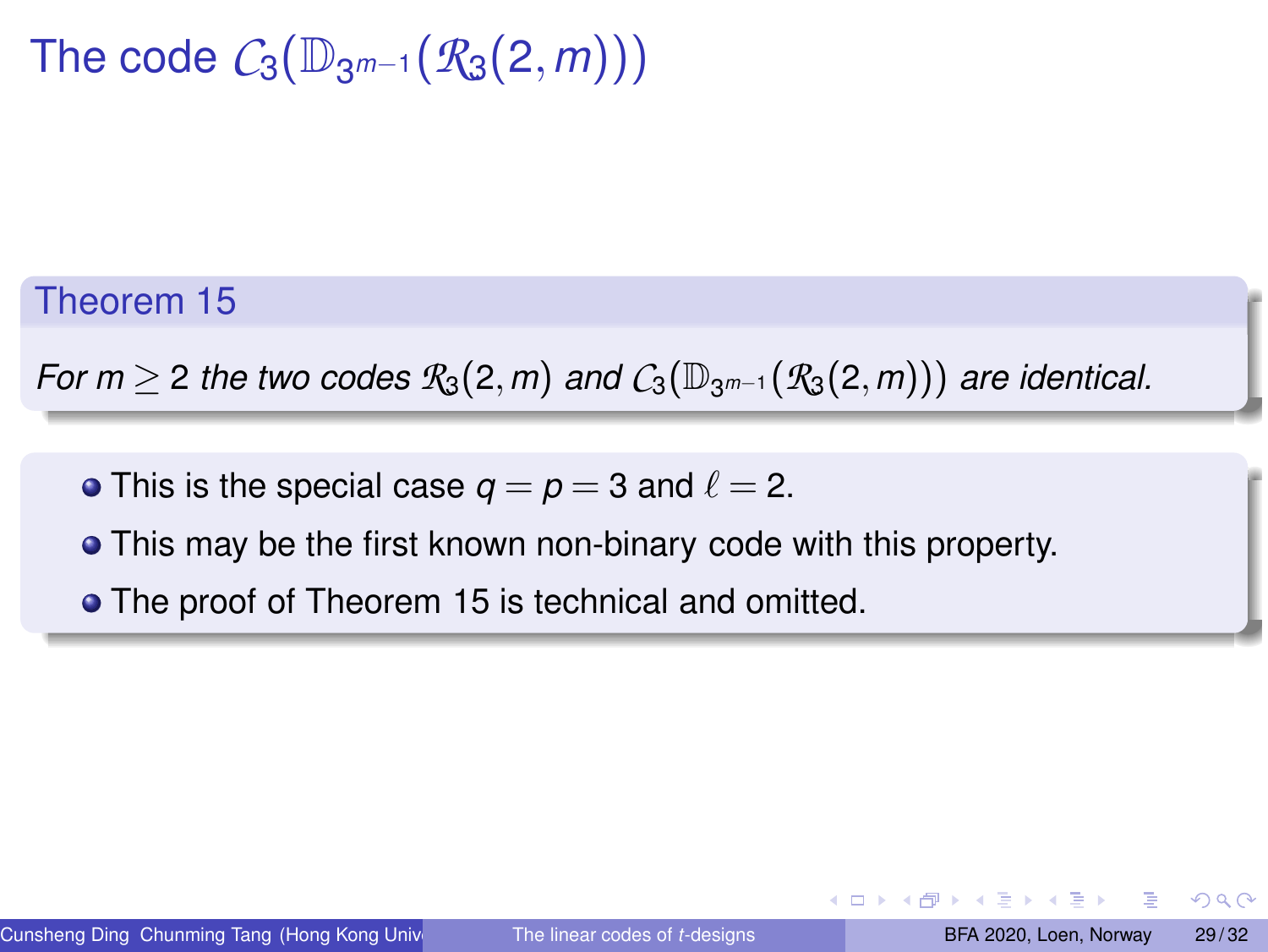### Open problem

Determine the parameters of  $C_p(\mathbb{D}_i(\mathcal{R}_q(\ell,m)))$  for other designs  $\mathbb{D}_i(\mathcal{R}_q(\ell,m))$ held in  $\mathcal{R}_q(\ell,m)$  for  $\ell \geq 2$ , and study properties of  $C_p(\mathbb{D}_i(\mathcal{R}_q(\ell,m)))$ .

#### **Remarks**

- For  $\ell = 2$ , we have the answer only for the sub case  $q = p = 3$  and *i* = 3<sup>m−1</sup>. Other subcases are still open, but mat be workable.
- For 3 ≤ ℓ ≤ *m* −2, the problem looks extremely difficult.

つひへ

K ロ ▶ K 何 ▶ K ヨ ▶ K ヨ ▶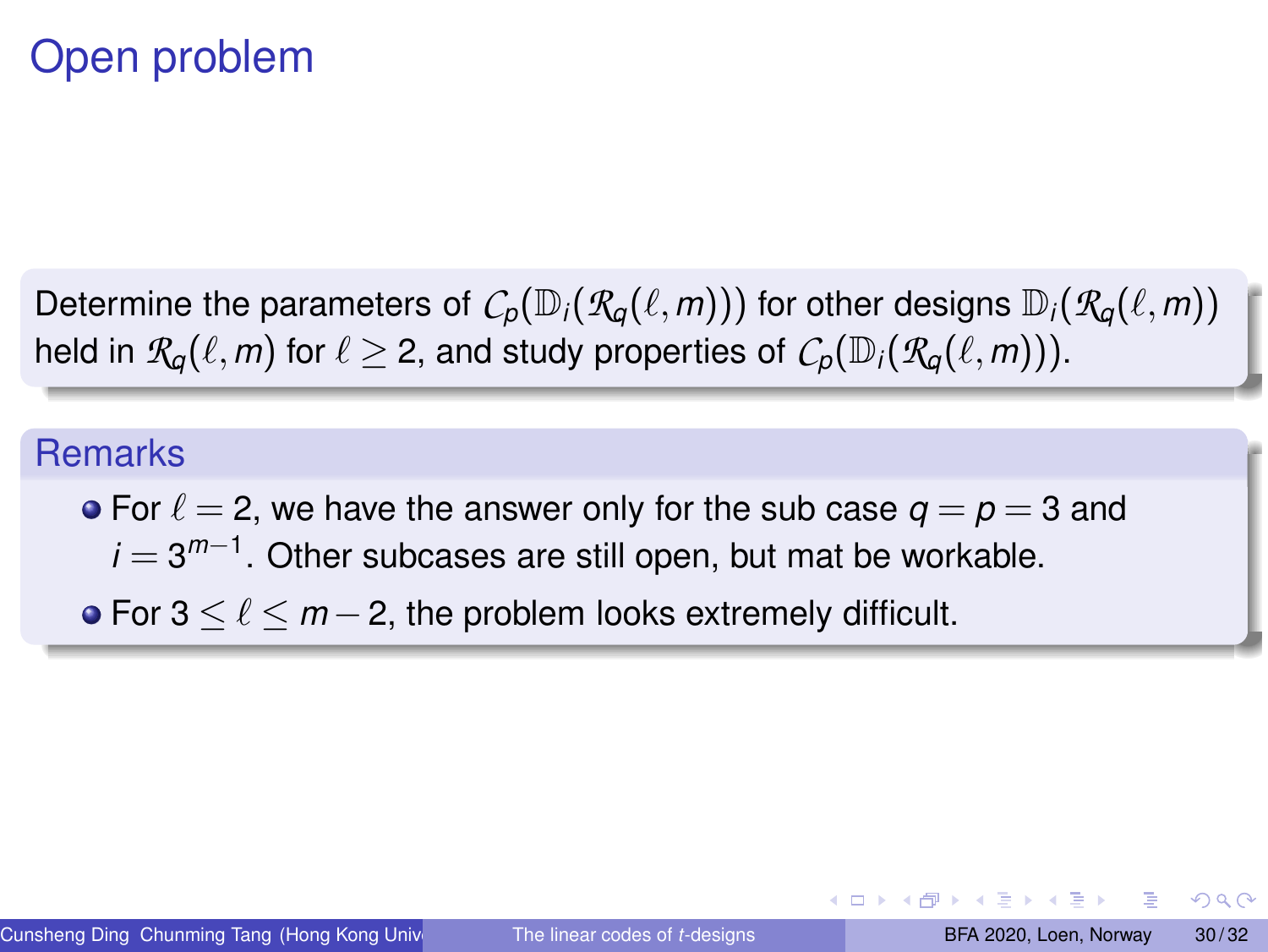### <span id="page-30-0"></span>[Concluding remarks](#page-30-0)

E

 $2Q$ 

**← ロ → → 伊** 

 $\mathbf{p}$  $\sim$ E K  $\mathcal{A}$  .